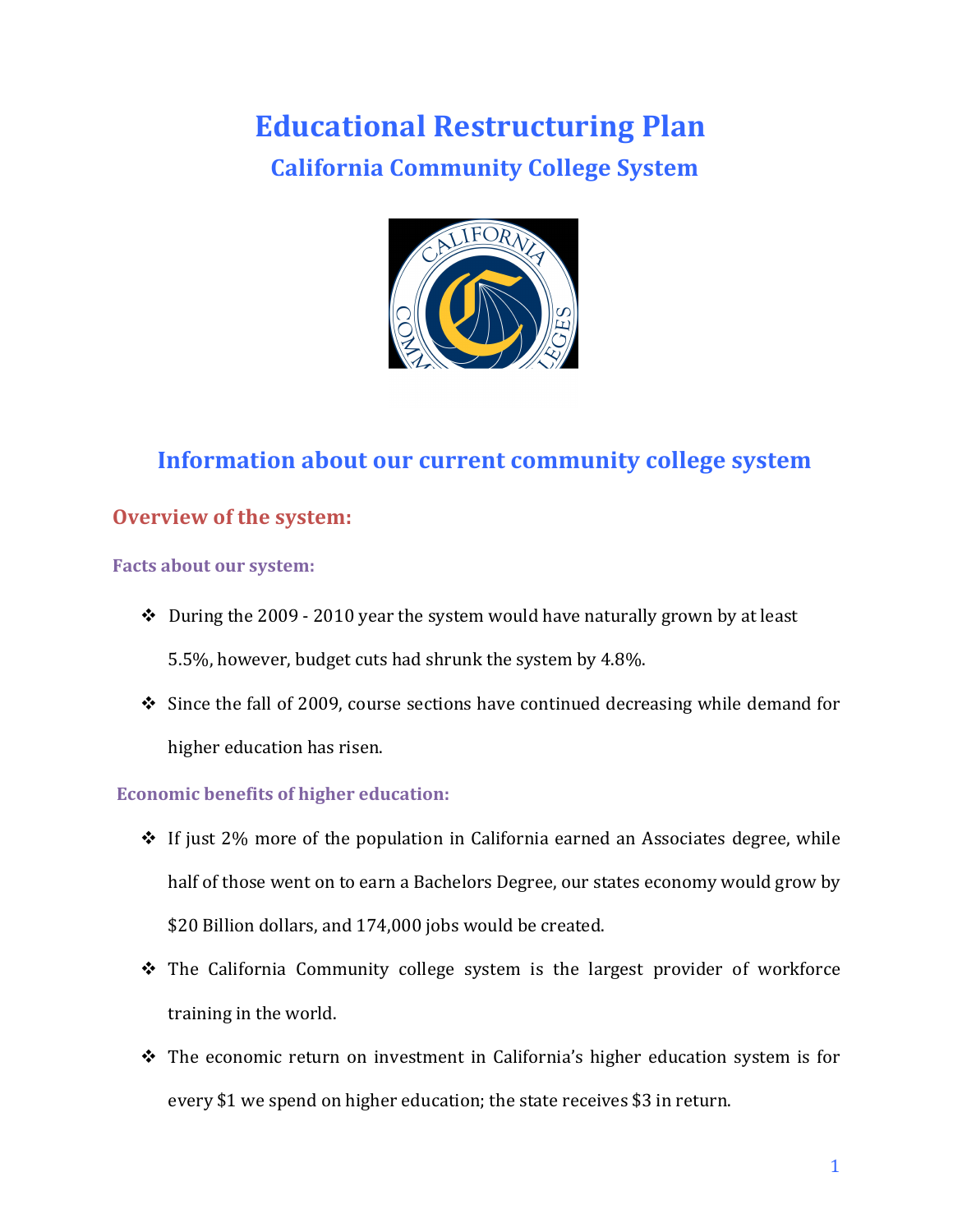## **Workforce skills Gap:**

- $\cdot$  The demand for higher education in the state of California is expected to grow by 387,000 students by 2019. To accommodate this increase, the state must either reform their current system, or allocate an increase of \$1.5 Billion to Colleges.
- $\cdot$  If we were to continue our trend of current budget practices, the Public Policy Institute of California estimates by 2025, California will face a shortage of one million college degrees and certificate holders needed to fuel California's workforce.
- $\cdot$  Nearly 55% of CSU and 30% of UC bachelor degree recipients started at a California Community College.

# **Why is it wise to invest in our community colleges?**

- $\div$  70% of California's Higher education students are enrolled in a Community College.
- $\div$  25% of Community College students nationwide are enrolled in the California community college system.
- $\div$  70% of nurses in California are educated in the Community Colleges.
- $\div$  80% of firefighters and Law enforcement officers are credentialed at Community Colleges.
- $\div$  48% of UC bachelor degree recipients in Science, Technology, engineering and mathematics are community college transfer students.
- $\cdot$  75% of California's GI Bill veterans attended community colleges.

# **History of the system:**

In 1907, the California legislature, seeing a benefit to society in education, authorized the states high schools to offer what was termed "postgraduate courses of study." The junior college act was passed in 1917 (thanks to the efforts of those such as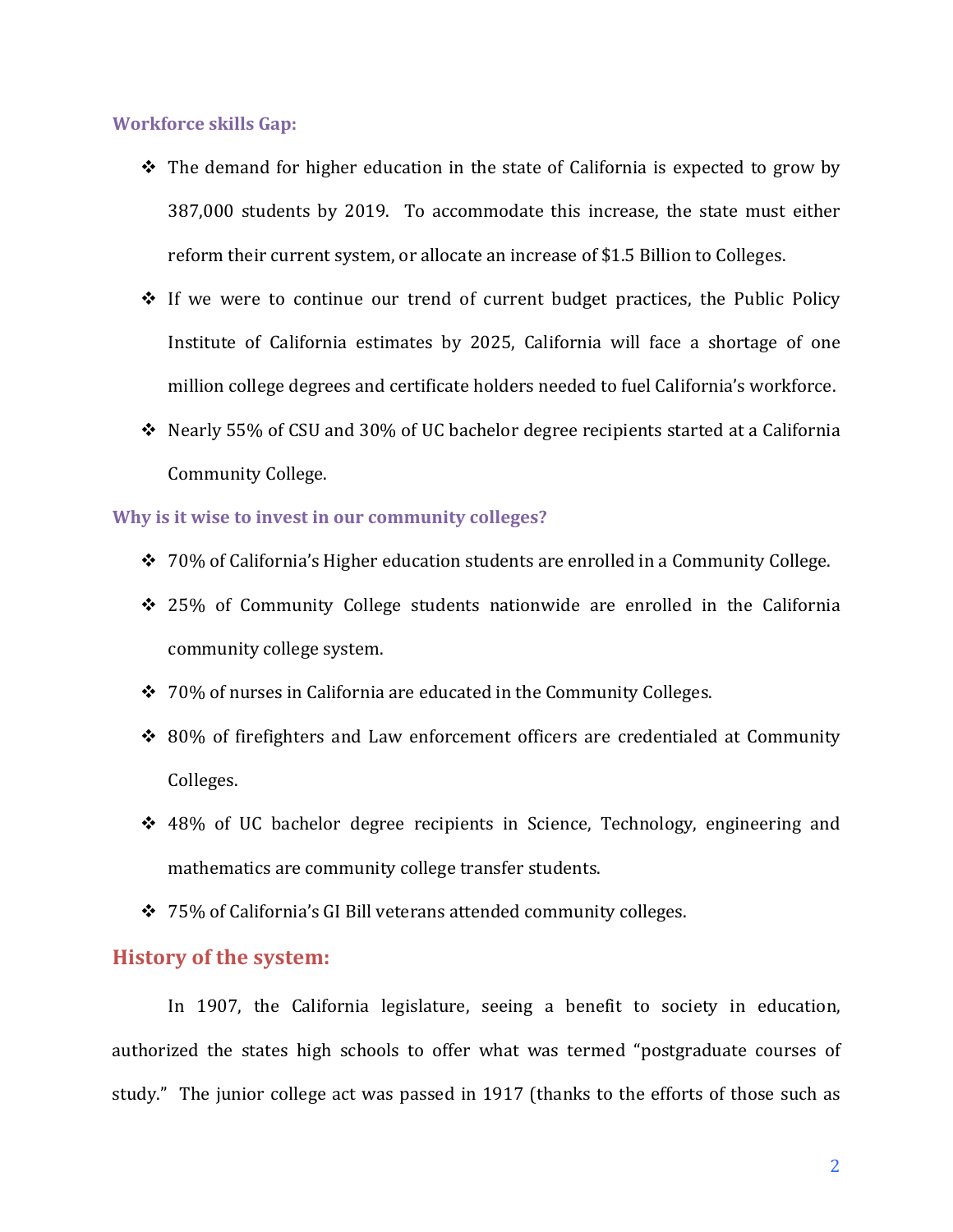Professor Alexis F. Lange – Dean of the School of education at the University of California, Berkeley.)

In 1967, the Department of Education for the state of California determined that their department was not doing an adequate job in leading the community colleges, so legislation was passed to create a new system with a Chancellor's office and board of Governors. The current degree of local control is shown by 52 of 72 districts  $(72%)$ governing only a single college. The average multi-college district operates three California Community Colleges.

The current system was created by legislation, mentioned above, in 1967. The largest system of higher education in the United States has a 17-member board that is appointed by the governor of the state, and is directed by section 71000 of the California Education Code to primarily govern the system, and to allow local authority and control be given to the community college districts in the maximum degree permissible.

# **Faculty and Staff:**

In Fall 2006: the average salary for tenured and tenure tracked faculty was \$78,498, educational administrators were \$116,855, classified administrators made on average \$87,886, while classified professionals made \$62,161, and classified support staff earned \$43,773. These figures are salary based, and due not include the cost of benefits retirement expenditures.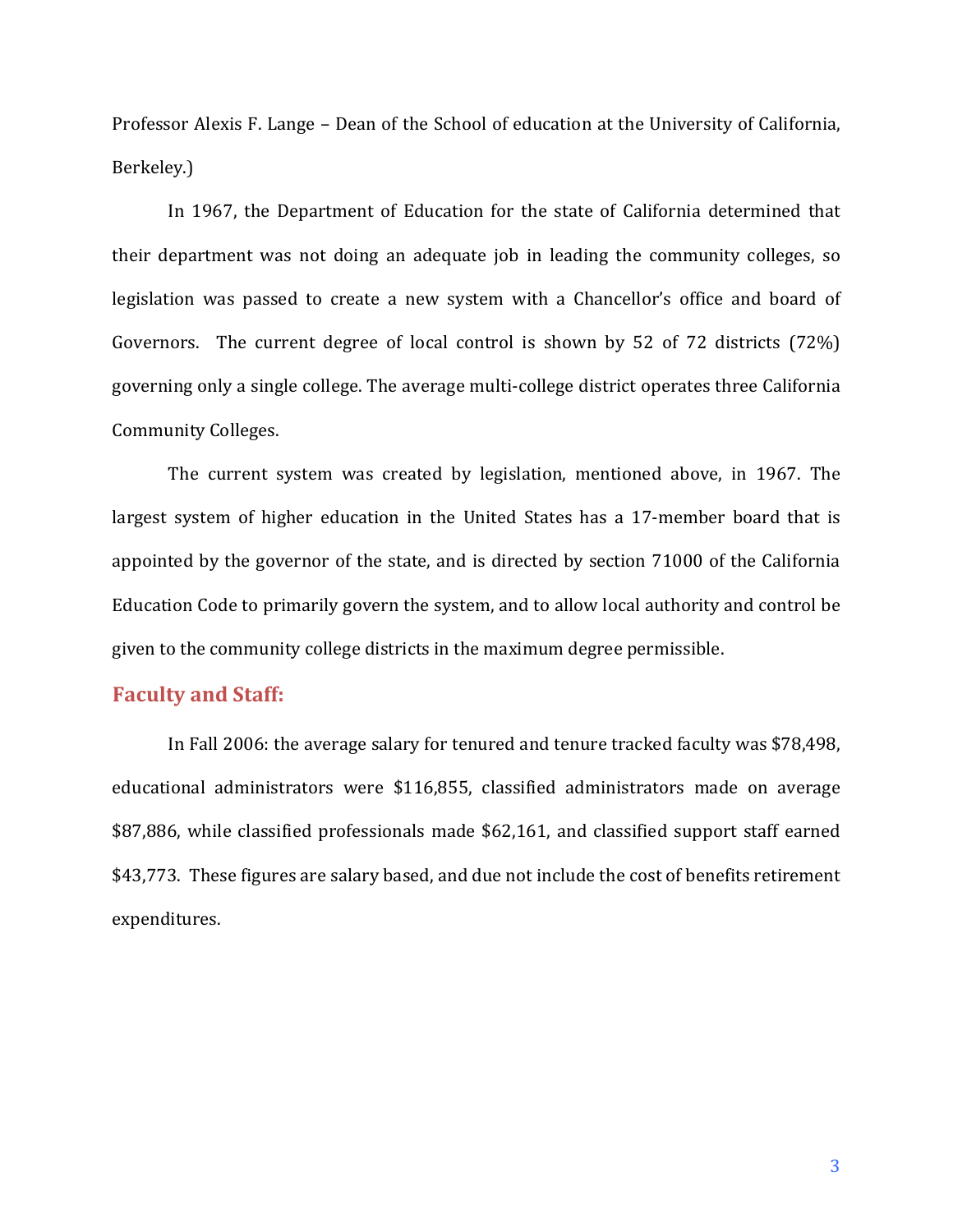# **Vision of the future California's community college system**



# **Overview of the state to college educational structure:**

## **The Board of Governors:**

The Board of Governors (BOG) would be the governing power of the "California State Community College System". The BOG would be a seven-member board consisting of six publicly elected officials (voted to 6 year terms with elections of two members every other year during statewide elections) and a seventh member appointed by the Governor. This seventh member would serve as Chancellor, and need to be approved by the California Legislature. The salaries for these six elected members would not exceed \$200,000 per position, while the Chancellor of the system's salary would not exceed \$250,000. The Chancellor is also apart of the Governor's executive cabinet. The board would be responsible for creating and implementing system-wide policies to the one hundred and twelve community colleges within the system, while the Chancellor (seventh member) is the Chief-Executive-Officer for the State Chancellors office.

The state Legislature would no longer have the role of creating and voting on Community College bills, as all legislation regarding the system would be done by the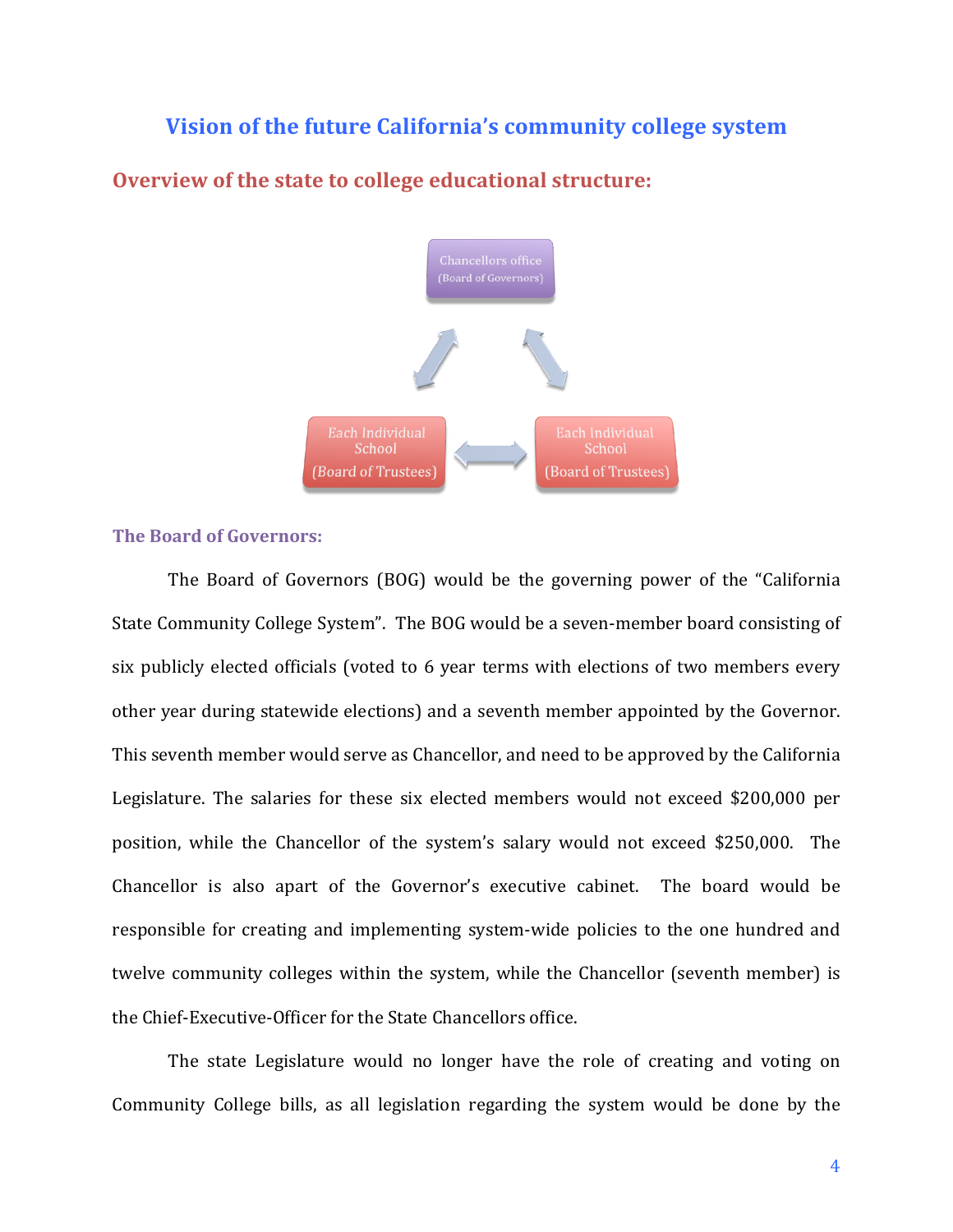seven-member board of Governors. The State Legislature would vote on an initial budget (once the reform of the system is complete), and once that budget is passed, the legislature must provide funding for that amount (it's a fixed number on the governors budget – nonnegotiable.) The presented budget would include a breakdown for the cost of each campus, and the states chancellor's office. All local and state funding in allocated to each school, in addition to the chancellor's office. Community Colleges are responsible for their satellite campuses. In addition, the Board of Governors may request to the Governors budget an increase in state funding (when approved, the floor of the budget is reset and funding cannot dip bellow that figure.) The Chancellors office is required to submit a breakdown of the entire systems budget (112 schools and chancellors office) bi-annually (in addition to yearly CAFR's). This ensures a long lasting fixed funding amount to the educational system, and that all "Community College Legislation" is handled outside of Sacramento and within the system.

# **The California Community College's Chancellors office:**

The "California Community College's Chancellors office" would build a state-of-theart headquarters outside of Sacramento (to show that education is not to be run by politicians, but rather by an elected board of governors.) The office would primarily include fulltime classified and administrator positions. There will also be faculty members assigned to publication staff for the development of textbooks. The Chancellors office will be divided into departments, each with a director that reports to the State Chancellor. The purpose of the reformed system is a more state centralized approach, providing more resources to campuses, and ensuring the largest national higher education system would,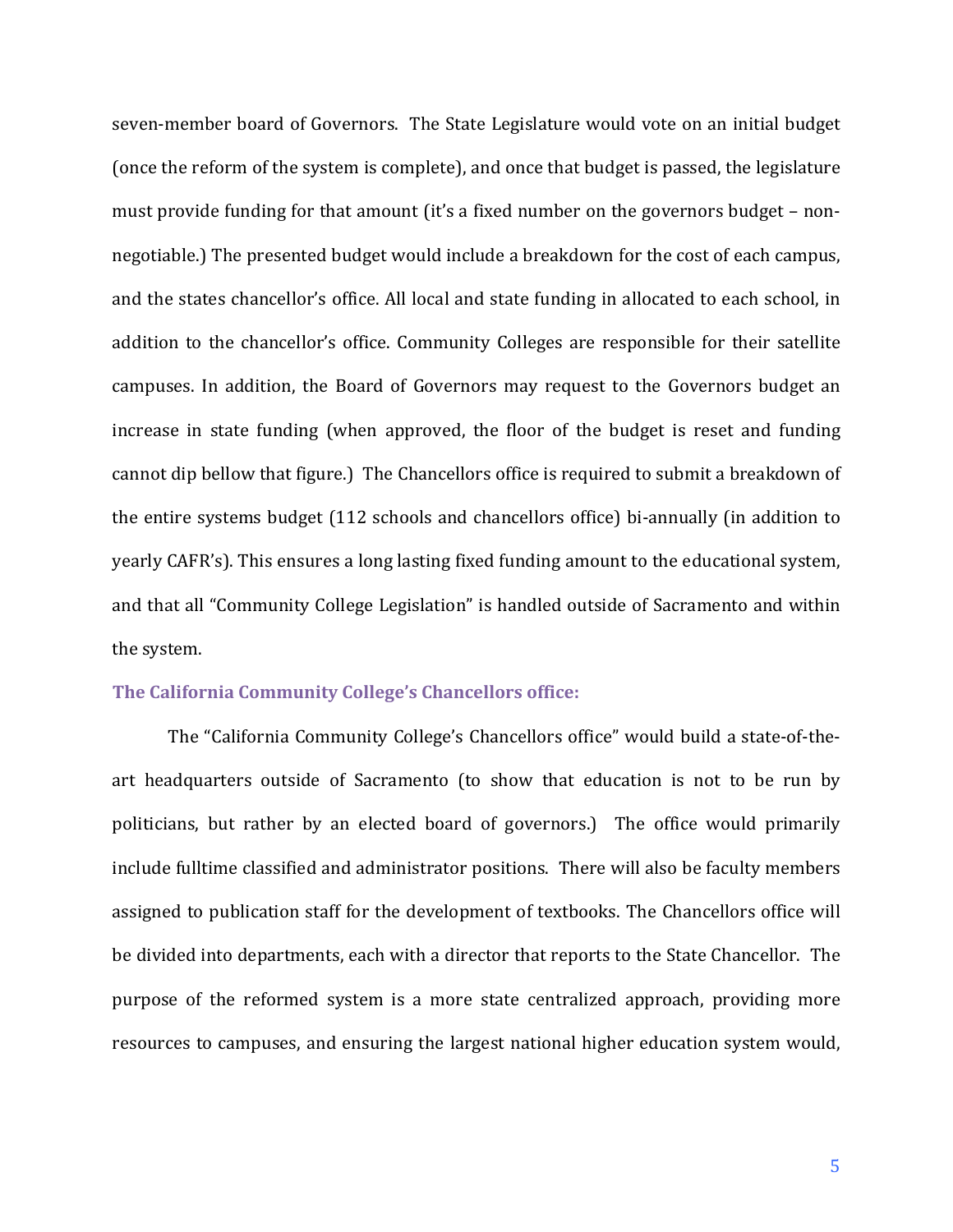in addition, be the most efficient system in the world. The following are suggested departments:

#### 1. **The Department of Academic Services:**

a. Division of Development: The mission of this division is to create course outlines and material to be used as suggested resources to professors, develop required course textbooks and syllabus outlines, hold subject conferences for professors, and conduct research on methods to better assist teachers. This division carries out Professor conferences at both the Nor-Cal and So-Cal educational conference centers to develop course material and syllabuses for instructors to use as templates for their classes, in addition to textbook creation. The conferences would work closely with the division of Articulation to ensure all courses are created to articulate what Universities are looking for in a specific course. All subjects taught by professors at a community college must follow the statewide syllabus that this division establishes at the conferences (which clearly shows the material needing to be covered by the professor.) These syllabuses are changed every other year through extensive research and feedback from professors. Innovation is key! The textbook created by the state must be used with the class (however English classes have suggested books, and colleges may petition with the state to use a different book.) These textbooks would be world-class written and researched by the finest writers, editors, and designers. Ongoing Professor and student research is conducted to strengthen and innovate the classes to ensure that each student has the necessary resources to succeed.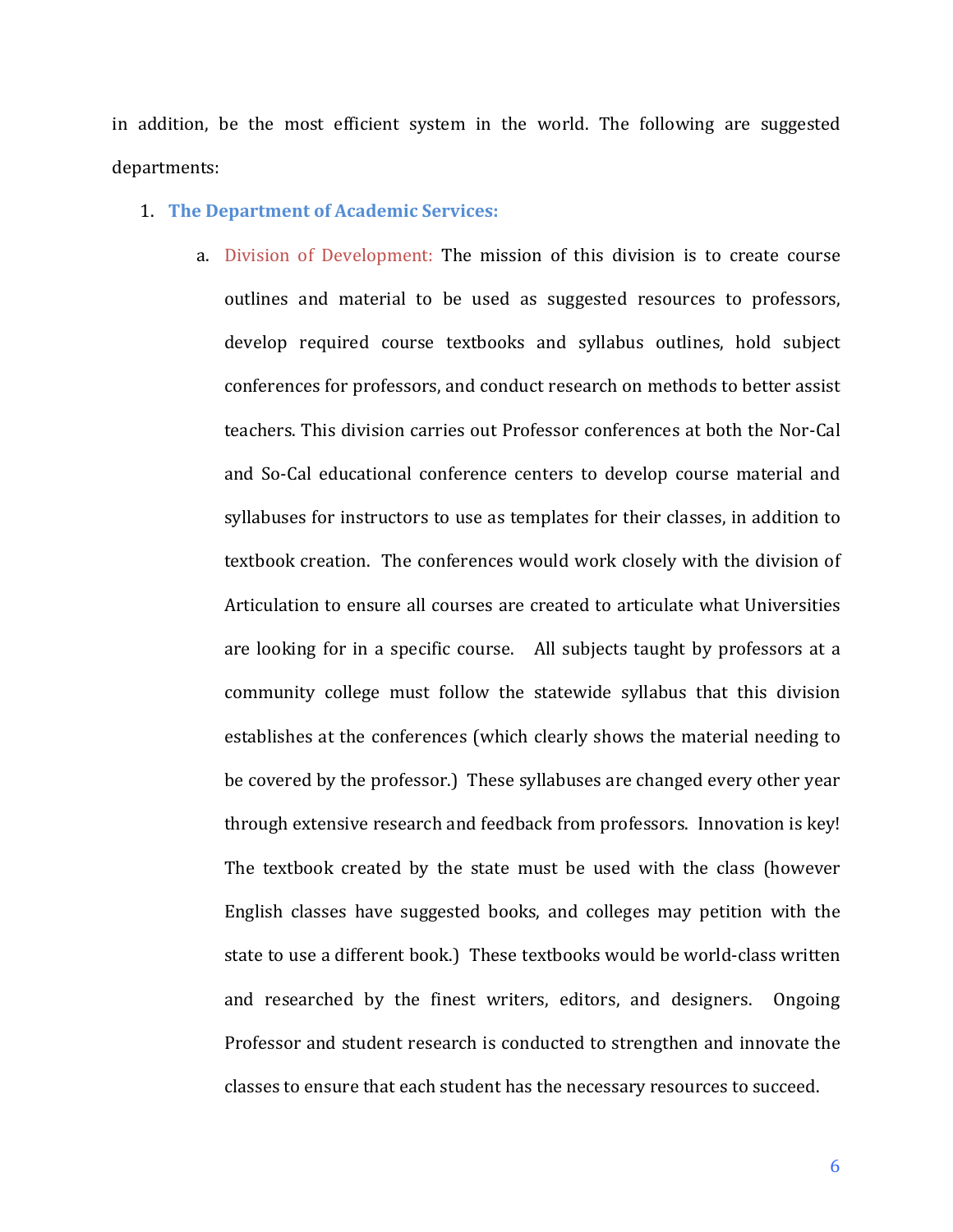b. Division of Articulation and Counseling: This articulation division has the obligation to have every school (public and private) in the state and nation (with some campuses around the world) having agreements for transfer opportunities. This would be simpler with one system providing articulation to these schools, instead of the current system where 112 schools have to provide agreements with each school. This would provide a simpler and easier way to transfer to a larger variety of schools. In addition, the mission of this division is to train system-wide counselors with resources on how to better assist students with their needs, coordinate with the division of development to create courses that equal what Universities are looking for, create and manage a website (currently www.asssit.org) that provides a easer to use interface, and provides more resources to students that are web based. In addition, as this is a statewide division, there are more resources available. With this said, the division would create articulation agreements with every public and private school in the nation, to provide a student in the system with easy to comprehend articulation agreements to gear that student with the necessary path to apply to a University. In addition, for a major such as "Business Administration" there are three University of California's that offer this major. What the division would due is work with these three universities to articulate the same class requirements for all three programs, so a student does not need to take two different computer science classes to apply to both schools (for instance if Riverside requires CAS 8 but Irvine only allows CAS 50) the new agreement would compromise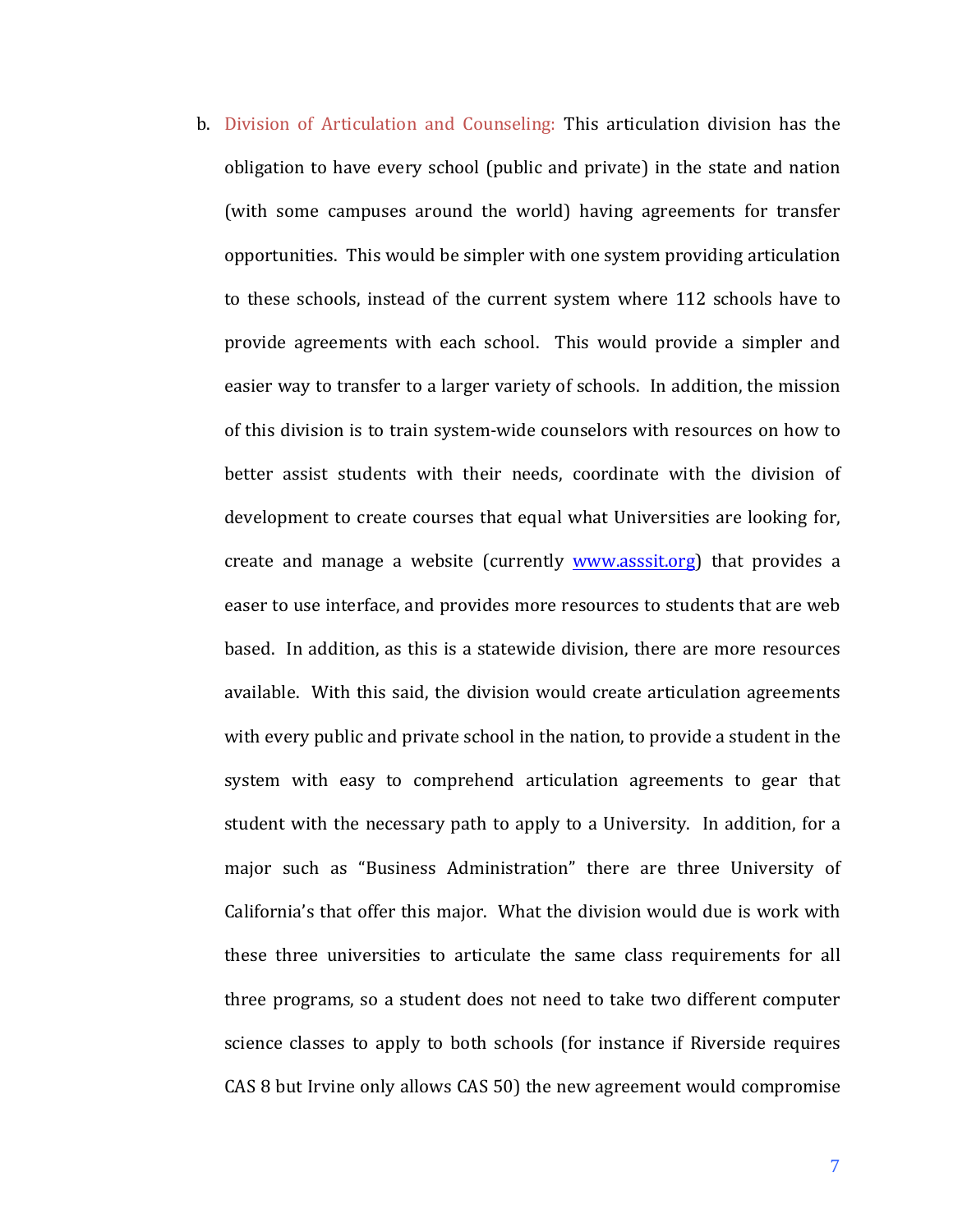and only require one (or have a "either" tab.) This will allow students to not have to take additional classes to satisfy the requirements of different schools, but rather have one set of requirements to satisfy a multitude of schools in the same field.

c. Division of Registration and Records: This divisions mission is to develop and maintain a system wide registration platform that allows students to register in more then one school. Each student would have a "System-wide" transcript, allowing that student to register in online classes with any community college that offers such a class, and register in another college that offers a class that may be full at their primary college. If a student transfers into a community college, then all "college" and "High School" transcripts will go to this division, which will articulate and transcribe that transcript into their California Community College system-wide transcript. When transferring, only college level courses taken within the system will be shown (and the student would be required to send required transcripts from previous institutions to the school.) The reason the division articulates and transcribes the previous transcripts is to satisfy pre-requirements for classes within the system. The Division will also create system-wide forms, which will be filled out mainly online, and be submitted to that student's primary school for filing. All forms are to be completed and submitted online, and these forms go to the school and will be part of that students file. Signatures required will be done either online, or can be done at the offices on campus, or a computer center at the campus. In addition, all forms and documents

8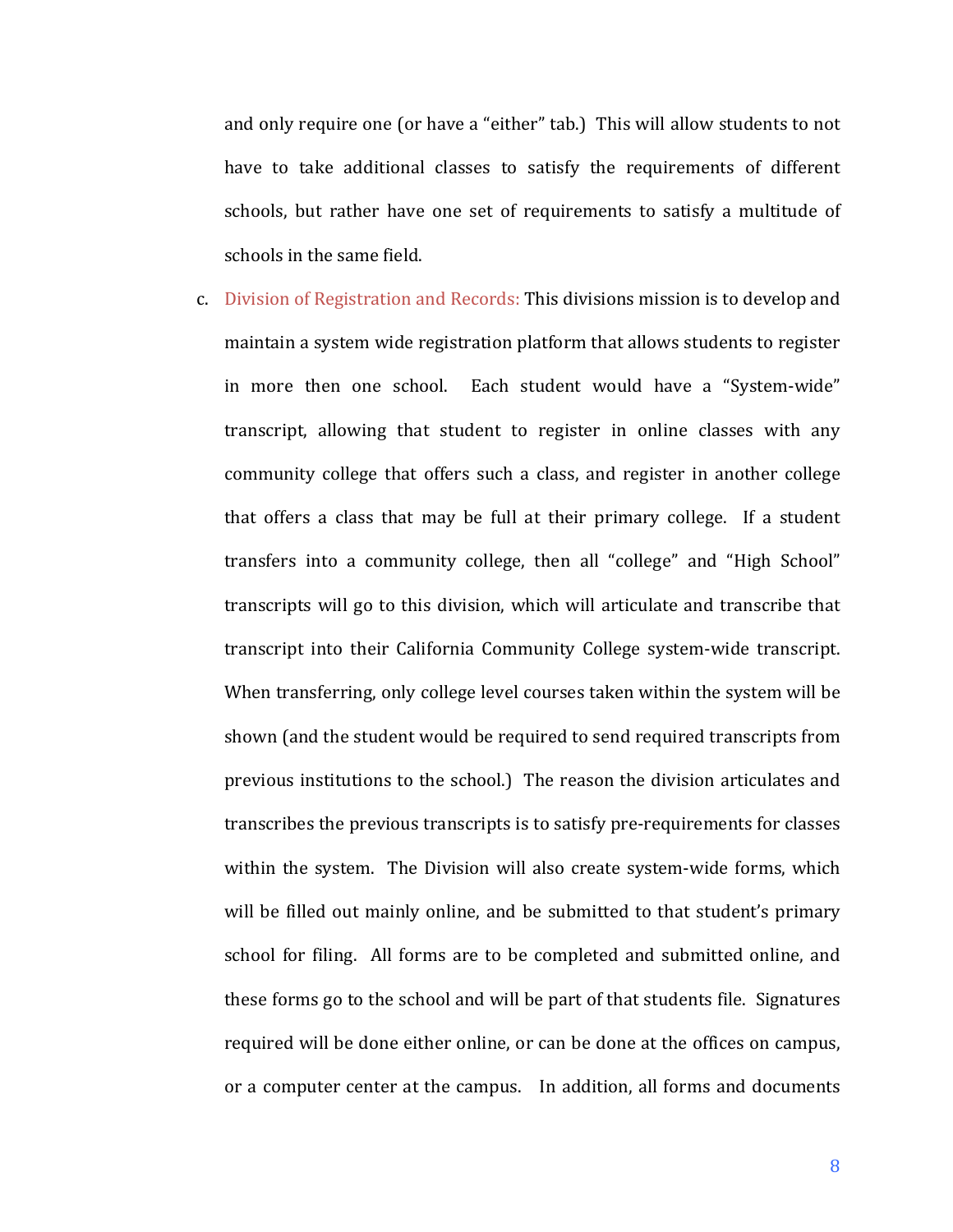(for admissions and records, financial aid etc.) in the system would be state issued (and not school created).

- d. Division of High-School Transition to College: This division works with each community college "High-School to college coordinator" to establish programs that transition high school students to college. These programs would include at school orientations by college staff, online resources, and statewide programs to allow a foundation for a new out of high school student succeed at a community college. This division creates marketing tools, programs, and other assets to inform students of how to due well in college.
- e. Division of Online education: This division's mission is to create a database that illustrates every offered online class to every student in the community college system. If a student needs a math class, and it is not offered, then that student has the ability to look online to find an open math class offered at one of the other community colleges in the state. The division works closely with the division of development to create e-textbooks, class syllabuses, and frankly the course. The division works with each college online learning committee to strengthen this statewide online educational approach.
- **2. The Department of Facility Credential Sustainability:** 
	- a. Division of Community College teaching credentials: This new community college system would require every professor (tenured or not) to be credentialed by the state. This teaching credential (in addition to ones graduate degree) would be a semester long program (17 weeks) that would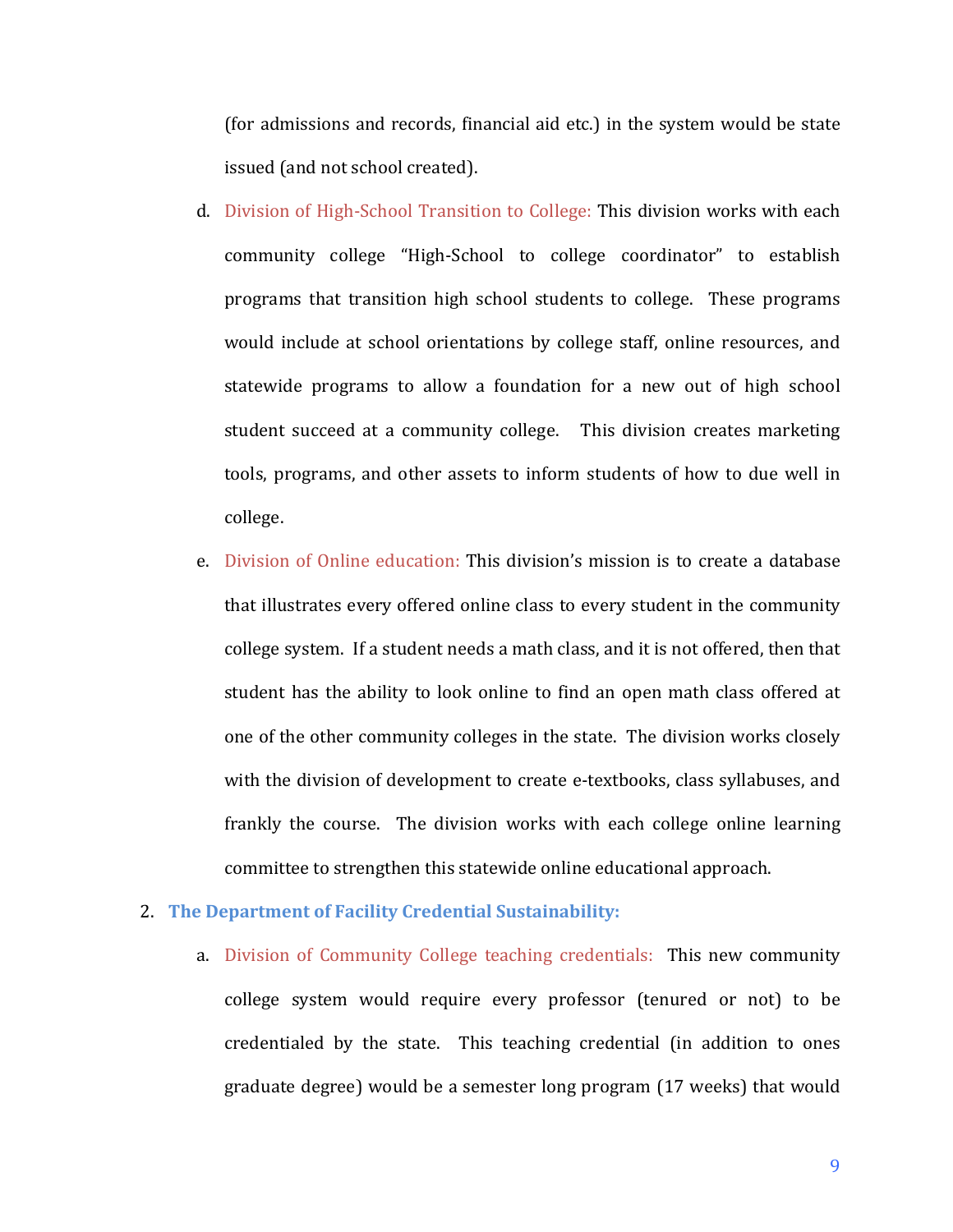provide education on how to teach, how to use statewide teaching resources, what to due at conferences, research that they can due, as well as the fundamental ways to impact a students life. This is a crucial department to ensure our professors are the most trained, and competitive instructors in the world. This teaching credential course would occur at community college campuses, and be taught by California community college chancellor's office professional staff.

- b. Division of community college credential sustainability: This division works to re-certify Community college professors every seven years. This would replace the Sabbatical concept, as instead of the sabbatical, the professor would be paid to go through a short 4-week re-certified course, go through teacher workshops for 3-weeks, and for the last 10-weeks, work in their field with the chancellors office on innovate ways to innovate class material, work with the authors of textbooks, and really be enriched by learning more of their subject with some of the best minds in the industry, and make a difference. Think of this as a 10-week internship with the authors of textbooks. These professors also work with the division of Academic seminaries to put on these seminaries in their field of study.
- c. Division of Academic seminaries (works closely with the division of development): This Division is responsible for establishing 4-day to 7-day conferences (either during the school year or off-season). These conferences occur in either the nor-cal or so-cal center, and occur every other year. The purpose is to allow professor to provide their innovate ideas to make the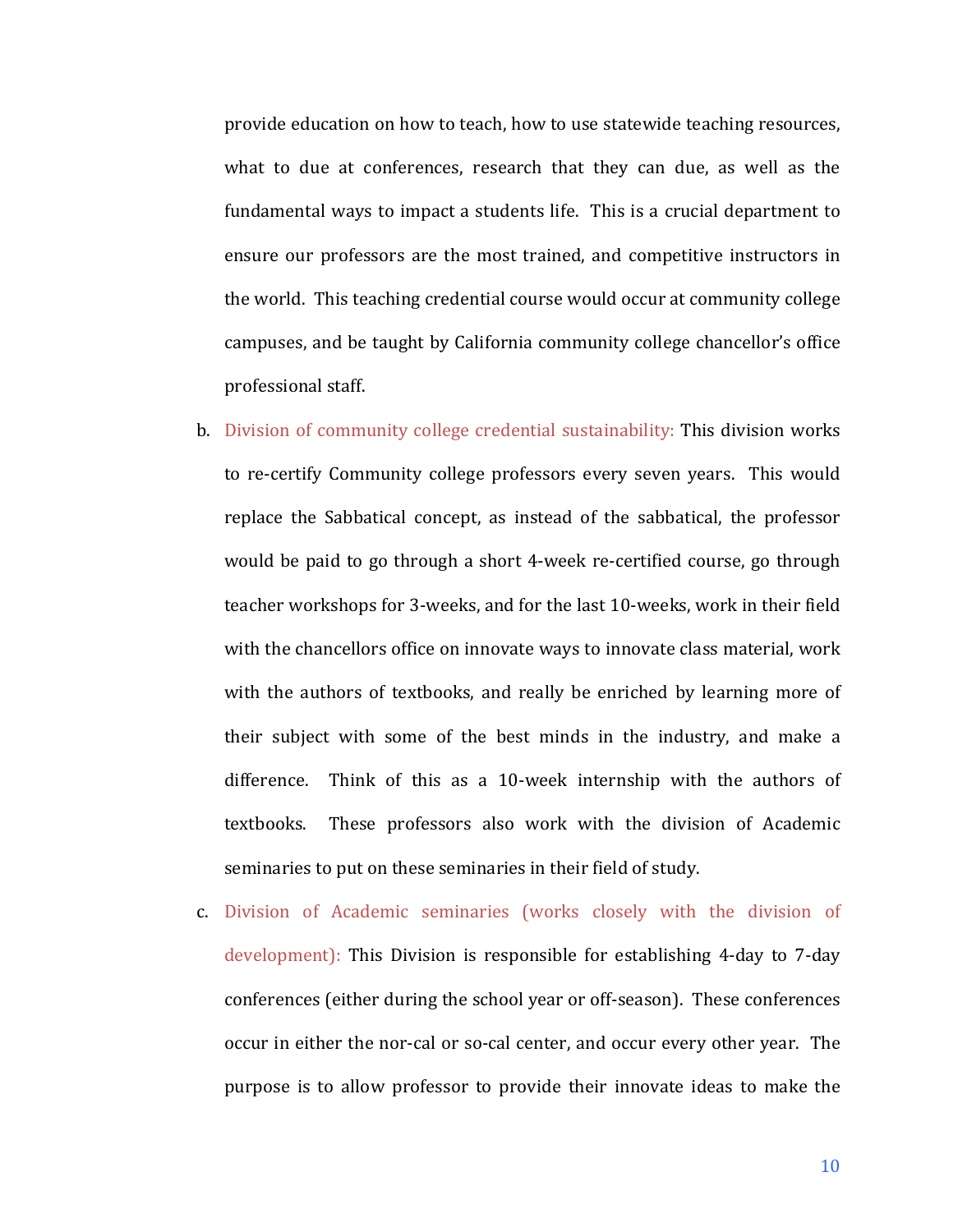course material better for students, work with authors to better enhance their books, as well as communicating and networking with others around the state who teach all in the same subject. These seminaries also allow the state to inform professors on changes, and ask their opinion for transparency. At the end of these conferences, the team responsible for the creation of that subjects textbook and course material then uses the recommendations to enhance the syllabus, PowerPoint's, textbooks, and all other material designed to provide as must resources to students and facility as they can. 

#### **3. The Department of Production:**

- a. Division of Textbooks and Publications: This division works is the actual team who works with the division of development to create the textbook and course material. Each subject's team includes writers, editors, designers, researchers, etc.
- b. Division of sales and marketing: This division works with the states bookstores to create pricing for the books, establish appropriate orders, communicates with Universities around the world to market their textbook, and provides the book in e-format to students who prefer that. They also work to ensure every student has a textbook for their course by selling their textbook with the course fee. This fee can be either for a used book (if available) or a new book, but no mater the student will be purchasing a book with their course cost. The cost of the course includes all required expenditures (material, textbook, online resources and programs, tickets for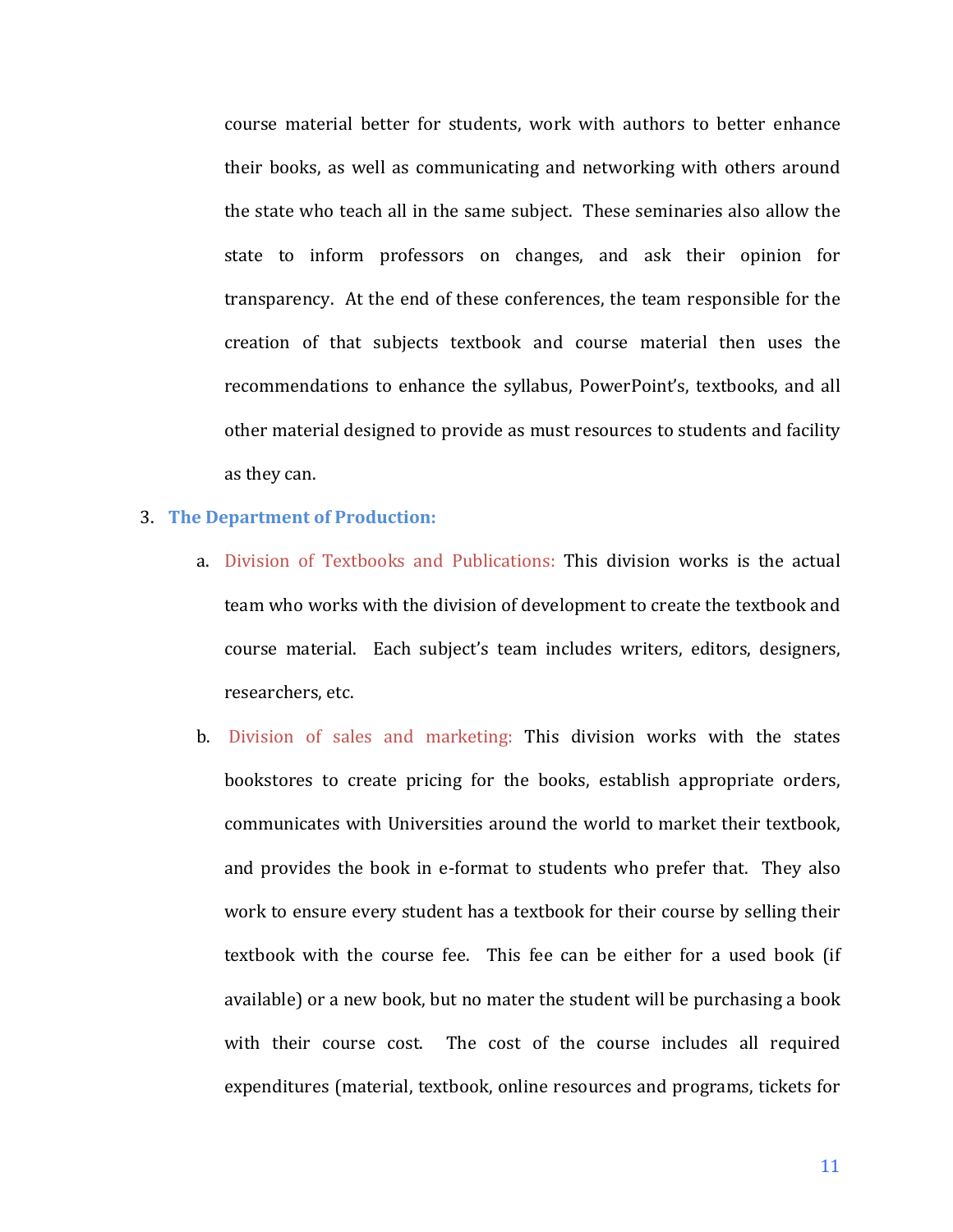field trips etc.) This raises state revenue. Also, this division would own all 112 community college bookstores. This will minimize administration costs, third party management costs, and ensure the lowest possible cost for the textbooks. The goal of the bookstore revenue (and the textbook sales) is to cover the full cost of this department (and all seminaries, but research will show if this is feasible).

## **4. The Department of Student Services**

- a. Division of Special Programs: This division's works with the special needs faculty's across the system, and develop programs to assist and support those in need.
- b. Division of statewide and college-side programs: This division would include all statewide programs such as CalWorks, Aspire, etc. The mission is to provide system wide forms, program information, and support to each colleges program
- c. Division of Careers: The division provides information to 112 school career centers (a new concept and service of community colleges) on resources, pamphlets, etc to pass on to students for them to succeed. The division also works to update their webpage on the website to provide resources to students online (in regards to local internships, jobs, etc.)
- d. Division of Website development: This is a crucial part of the statewide system. The development team will compose the best and brightest talent available. The goal is a simple innovate interface to provide everything a student needs online. All college websites will have the ability to work with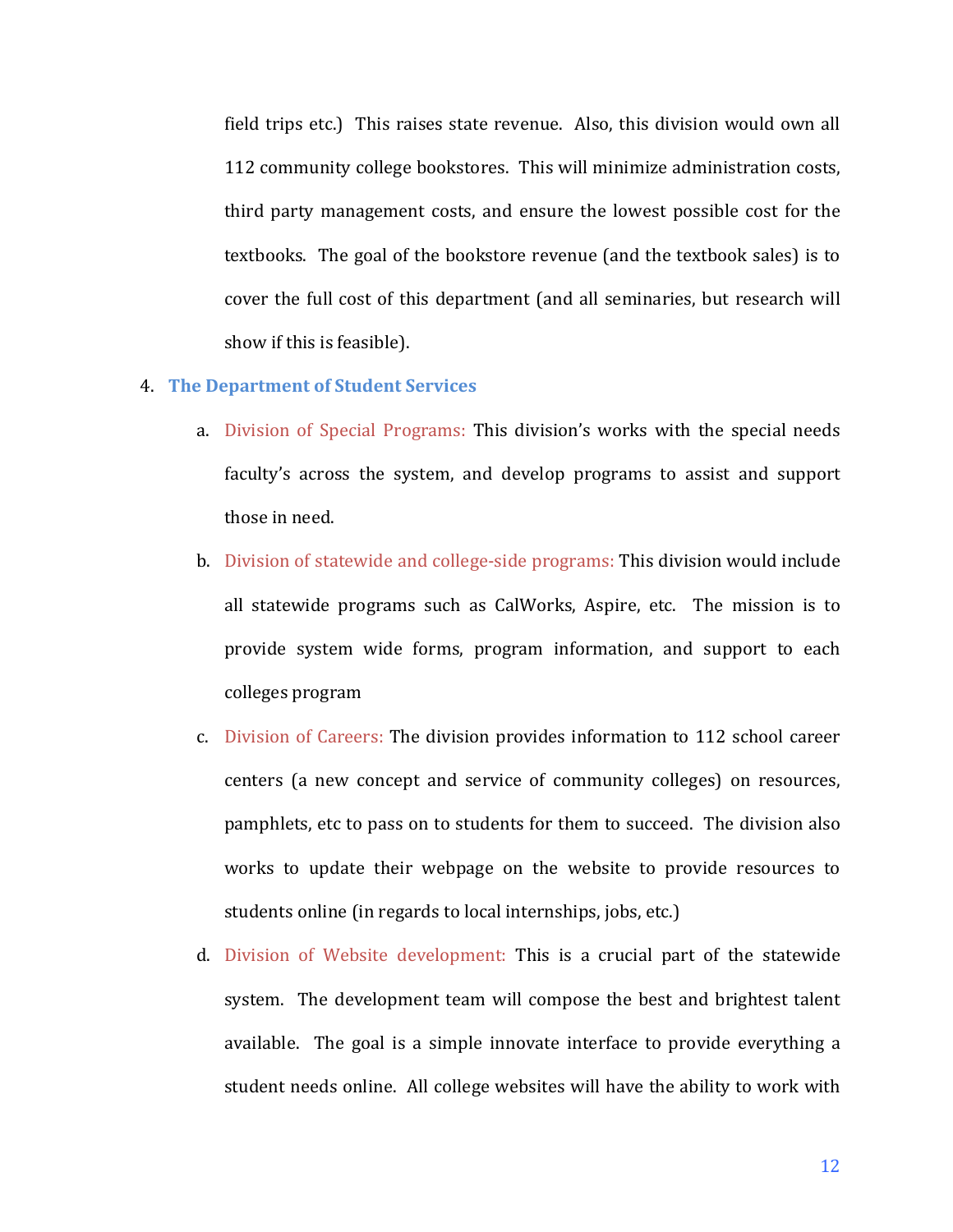this division on assistance on their website (however to keep local control, all websites are done by that specific school.) The division will be responsible for having all forms online, registration system intact, articulation agreements online, and all resources available for a student to succeed. The website, for example, might be names: www.communitycollege.edu. On the left of the page would have an articulation agreement search page with directions, on the right would be a list of all  $112$  community college direct links to websites, and on the top would be links to departments and resources for the general public. At the top right would be a sign in page for students and staff. This would direct the site to a student's main page (which would be where every student can log in to see his or her grades, assignments etc. No more blackboard, connect, classweb, but all is here.) The site would have registration to classes, homework, and grades, literally everything. Their college's site would have resources for their school. So every student and staff would need to use www.communitycollege.edu and their schools website, to access every online resource available to them. The website would update this site regularly, and continue to innovate. The state will also have a completely separate webpage for faculty (on the www.communitycollege.edu. The Faculty site is to have resources on how to teach classes, tests, and locations for the school to enter their class schedule, final grades etc. Sites such as Connect, Blackboard, would be integrated into this faculty site.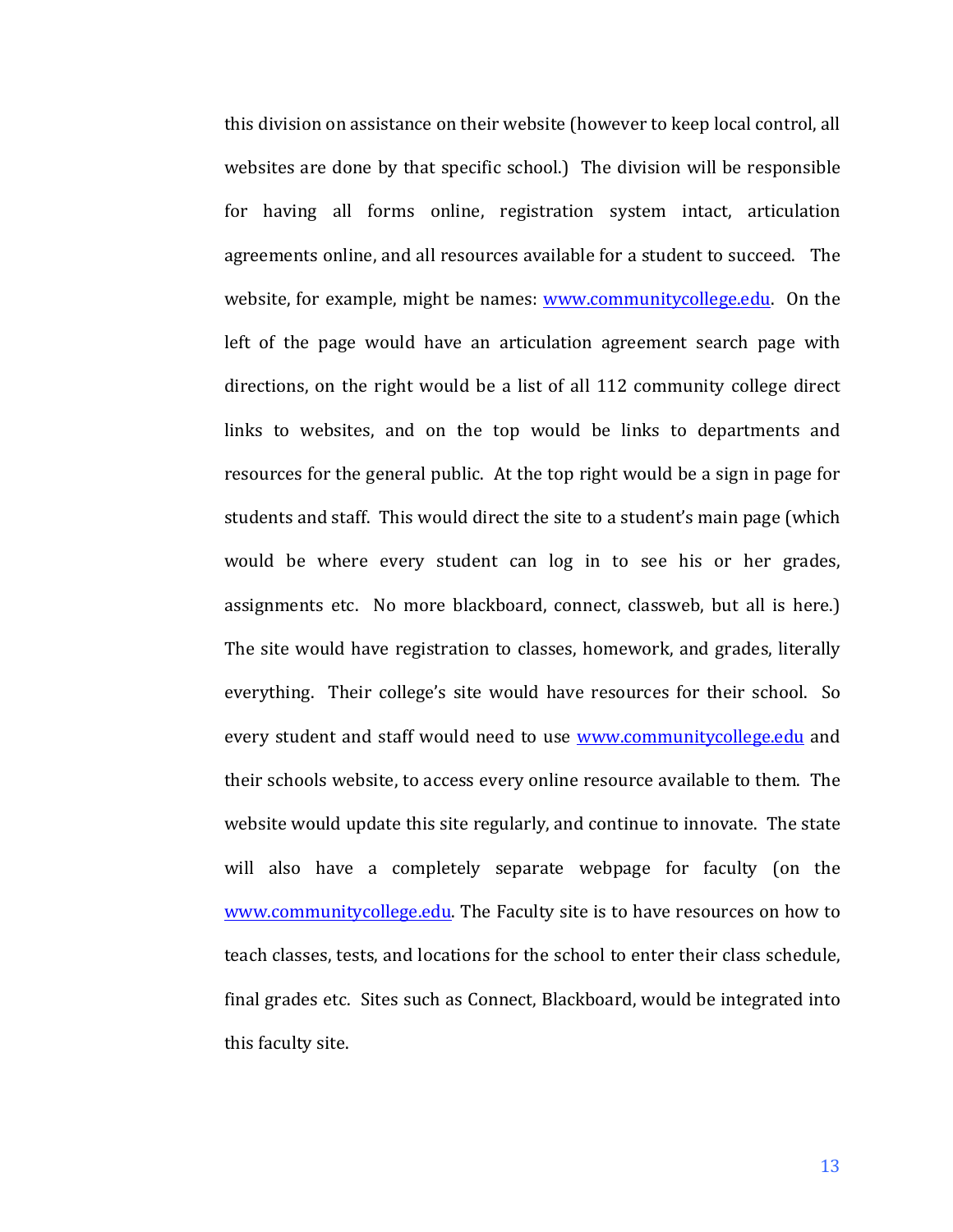- e. Division of Financial Aid: This division works with the schools financial aid department, in addition to working with the feds on grants. This division also works with the state on cal grants.
- f. Library Division: Provides a statewide database for book transfers, purchasing etc.
- 5. **The Department of Human Resources:** The department is also responsible for pensions (which would be handled with CalPERS and CalSTERS)
	- a. Division of Emergency Preparedness and Workplace safety: This division works closely with the 112 community college campuses to ensure that all safety measures are followed. The department works with the legal team to handle workplace incidents.
	- b. Division of Payroll: Works with employees on direct deposit, sending out tax forms, and sending pay stubs by an email database. Everything out of this division is handled online.
	- c. Division of hiring: This division works with each community college to hire the best and brightest employees for there schools needs. The division establishes salary and pay range rates, in addition to publishing new positions open state wide, and paperwork on termination.
	- d. Division of Employee Benefits and Worker's Compensation: Works to establish statewide benefits to employees. The state will work with health providers in providing excellent benefits to employees.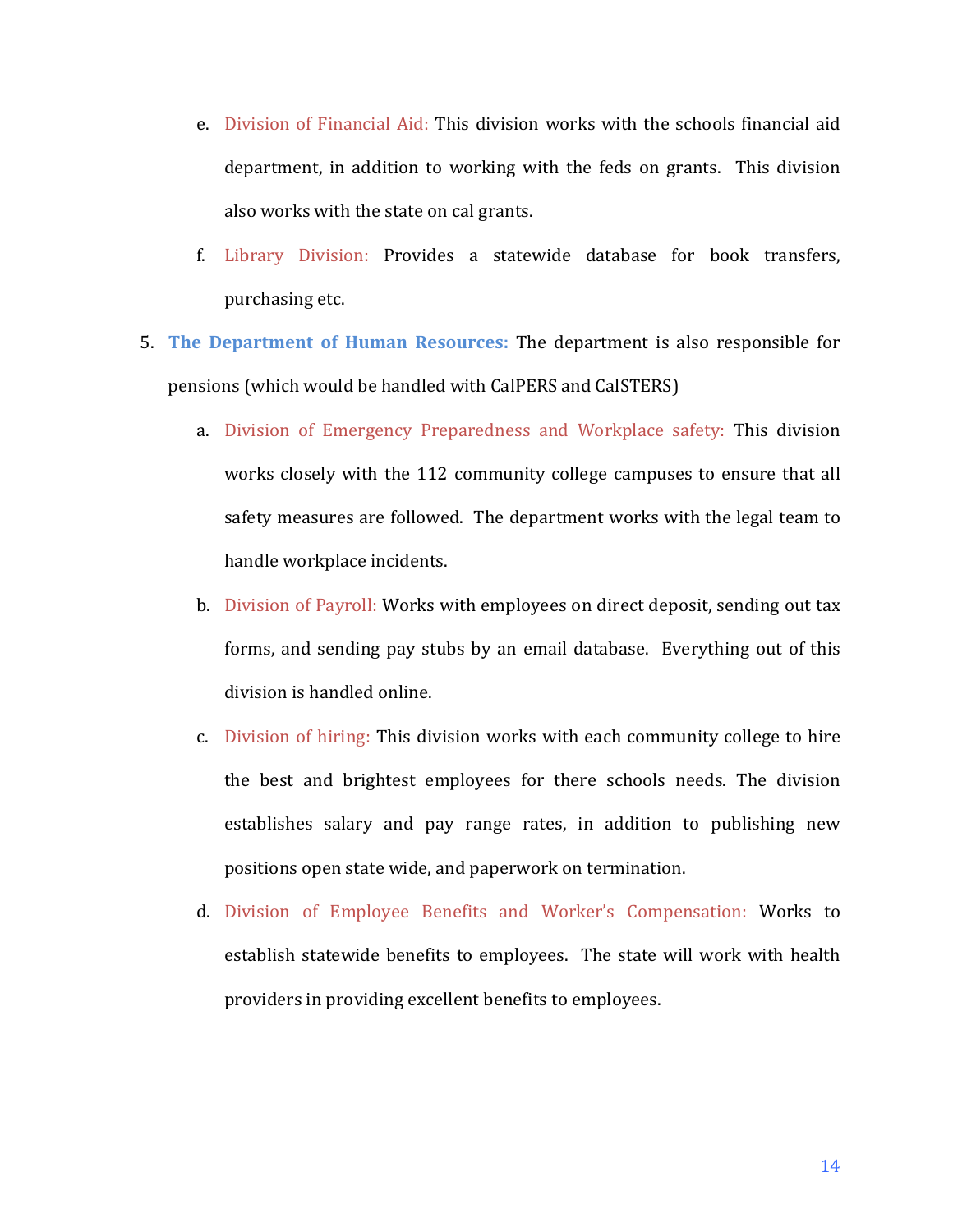- e. Division of Employment Diversity and Employee Relations: The division ensures equality and the most superior working environment for employees in the state. The division works on employee grievances.
- f. Division of Incentives: The division works with the state to establish professor and employee standards to ensure the most superior performance from staff. The division works with each school in providing guidelines for the program (Information provided about this program later on)
- 6. **The Department of Legal Affairs:** the 112 community college schools will not be independent legal entities, so all legal affairs are handled through the states legal team. This limits legal fees made by the school. All legal inquires are made to the state legal affairs team, which will have a direct number.
- 7. The Department of Information and Technology Services
	- a. Division of software: Creates innovate software for statewide distribution, and ensures the system does not crash, but creates firewalls etc.
	- b. Division of hardware: Works with colleges on purchasing the same type of computers (or works to select devices to fit their school best). The department supports the schools tech team.
	- c. Division of communication and support services: Provides service assistance to campus IT teams across the state. The division is dedicated to ensuring that all software and hardware changes are communicated to the campuses, and that any problems are resolved in a timely mater.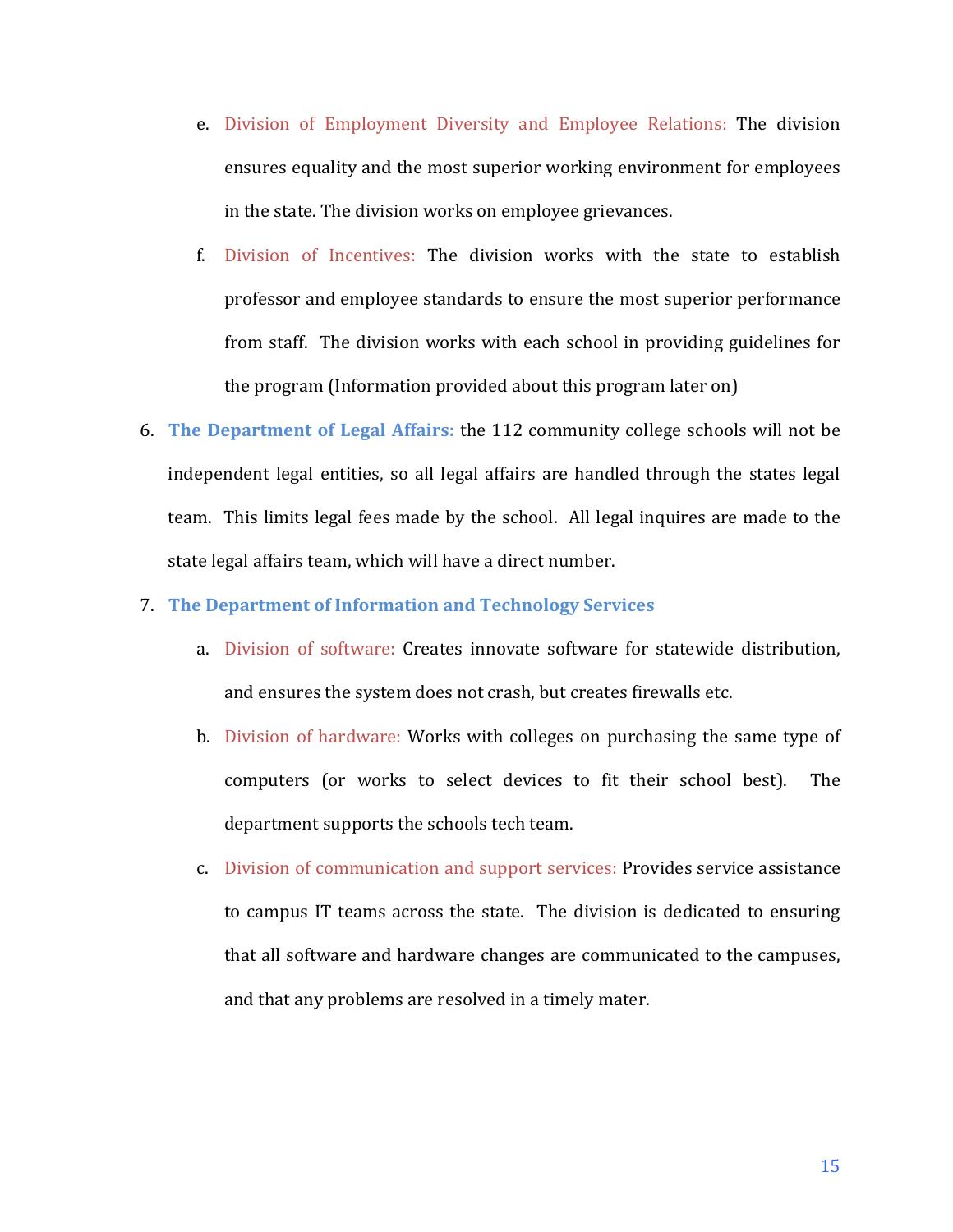#### **8. The Department of Innovation and Research**

- a. Division of Innovation: The Chancellors office has the duty to improve and create ways of making the paperwork easier and stress-free for schools and students in the system. Electronic based infrastructure for doing business is the foundation of the system. This division works with other divisions and departments on "Questioning the Status Que" on an array of issues.
- b. Division of Statistics: This division complies Stats for the media and research to compare colleges.

# **9. The Department of Design and Infrastructure**

- a. Division of Architectural design: The mission of this division is to architecturally design new buildings or renovate existing buildings on community college campus and satellite sites. The design team works with the local community college to design the cutting edge new buildings of tomorrow.
- b. Division of Infrastructure: This division is responsible for working with each community college in the state to determine statistics on capital, and depreciation costs, in addition to ensuring all facilities are safely maintained, and following state standards. The division also works with colleges to assess which new buildings need to be added to the campus to ensure the colleges are providing the most superior educational facilities to their students. The division works to secure funding for projects (either for renovation, or new buildings) in addition to determining the best contractors who provide excellence in constructing, and hold a competitive bid. The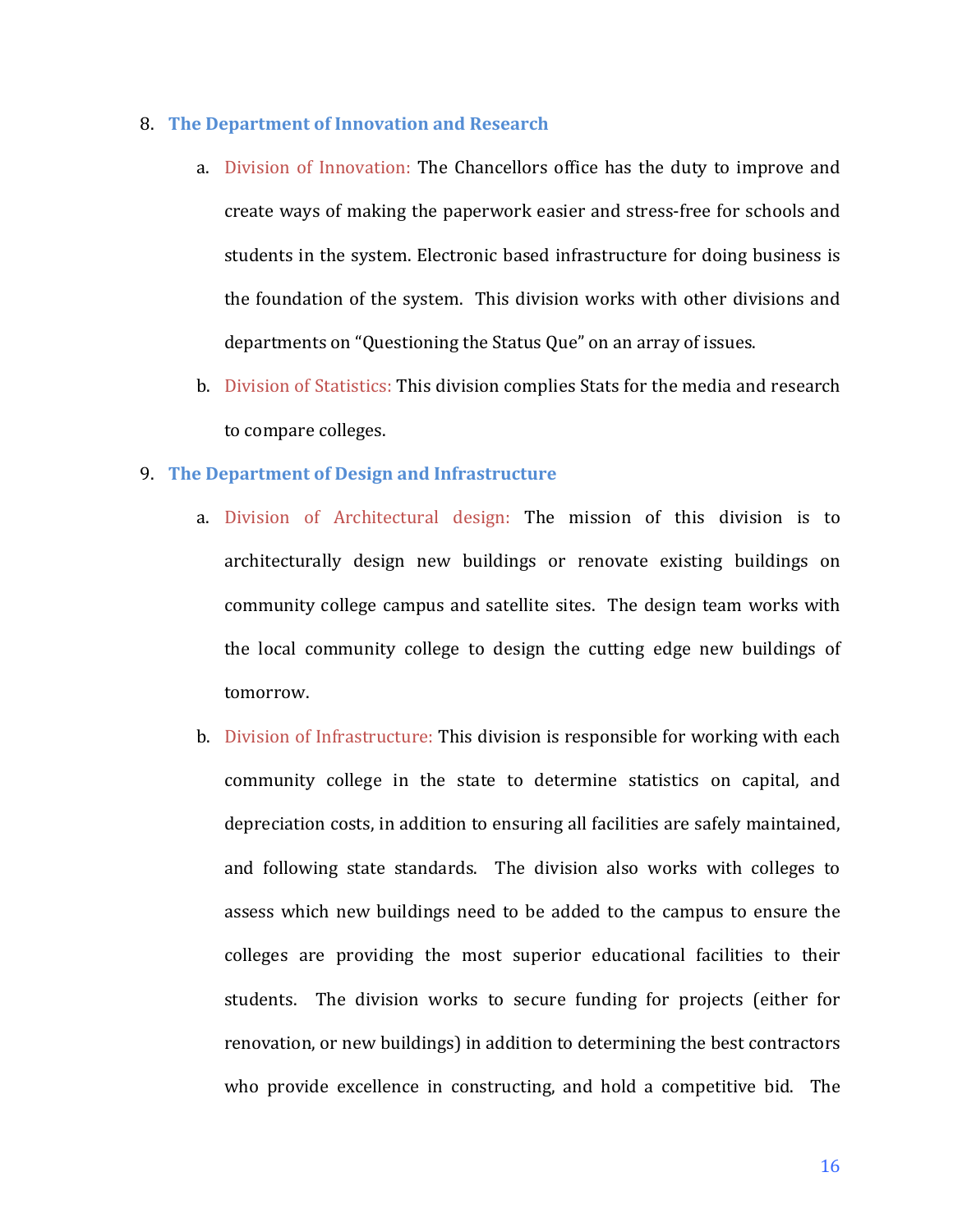division works closely with the architectural design team to investigate other national campuses to discover design techniques, and innovate the way the state designs facilities of the future.

#### **10. The Department of Public Affairs**

- a. Division of Media Relations: The department communicates to the media on new initiatives of the chancellor's office, and is the front line for questions and answers.
- b. Division of community college relations: The department also answers questions from the 112 community college president's offices, and determines which department to transfer calls to. The division also works closely with the one hundred and twelve community college president's offices in coordinating the implementation of education and administration policies and procedures directed from the chancellor's office.
- c. Division of communication: The department is also responsible for answering and directing public questions and comments. The division has a switch board (meaning all calls to the office goes through a representative of this division)

#### **11. The Department of Workforce and Economic Development:**

a. The department is devoted with communicating with employers in the state on what they would like graduates to poses in a degree. The department reports economic job figures, and works with the division of careers on new fields, and number of projected openings in specific fields.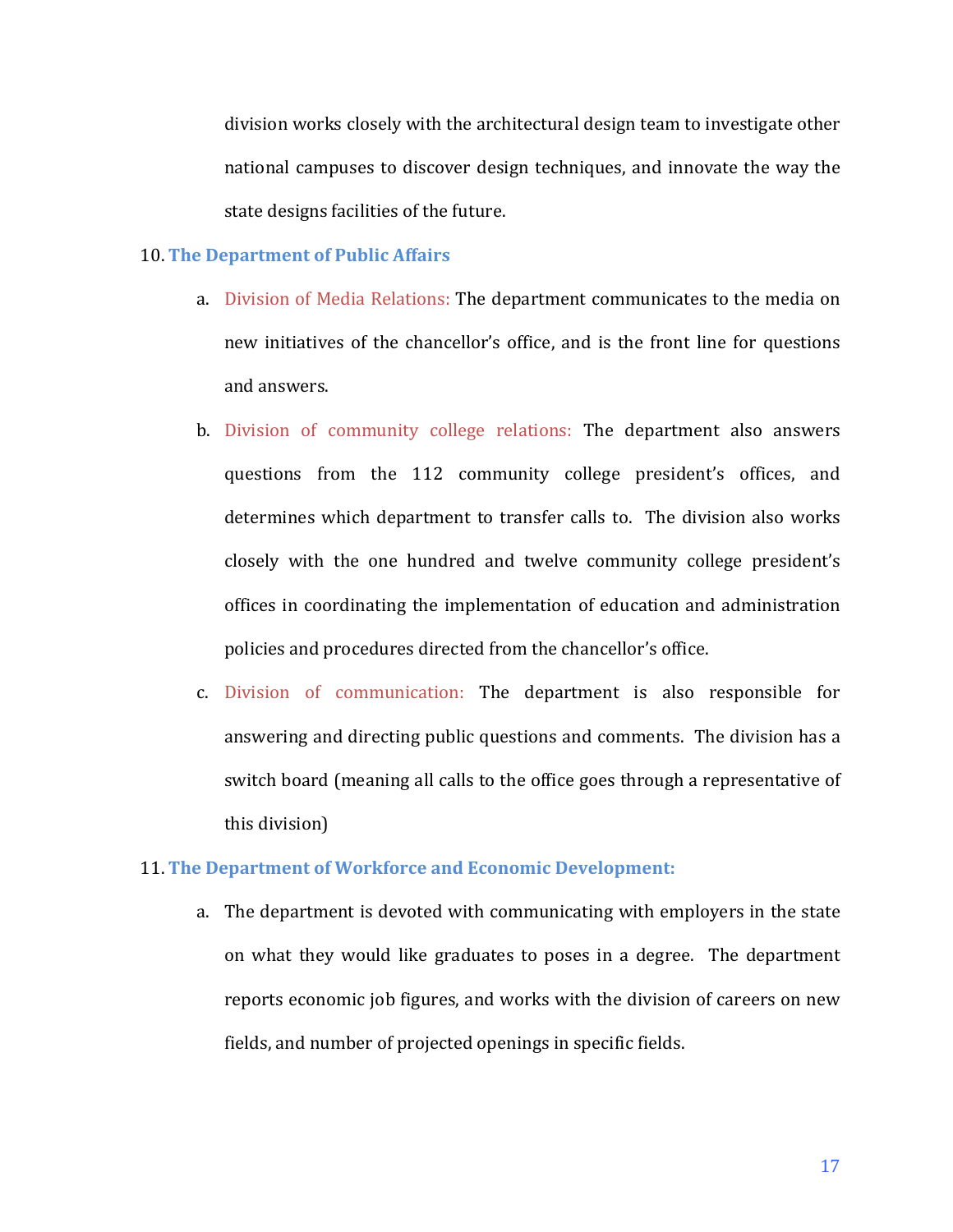#### 12. **The Department of Business Services and Financial reports**

- a. Division of Business Services: The division submits a bi-annual budget for approval to the Board of Governors. This budget includes the budget for the state Chancellors office, and a budget from each of the 112 community college campuses. Each community college will be required to create a budget for a bi-annual bases (and must be approved by a certain date by the colleges board of trustees.) If the board of Trustees does not approve their budget, the school will have sanctions drown upon them by the state. The division also works with each schools business office to ensure that there is no wasteful spending.
- b. Division of accountable: This division is responsible for the state chancellors office spending and financial reporting.
- c. Division of Auditing: This division audits a annual "Comprehensive Annual" Financial Report" from each of the 112 community colleges. An unaudited version of the Chancellors office is required, however an outside auditing firm will do the CAFR report for the state chancellors office. The outside auditing firm CAFR, and the divisions 112 CAFR will submit the 113 CAFR is a report to the Board of Governors once every academic year.

# **Roll of Community Colleges:**

## **Roll of each individual school:**

Each of the one hundred and twelve schools is to be run independent of one another. However, they are to work interdependent when it comes to articulation, class descriptions, policies, transcripts, registration, and other statewide programs. The system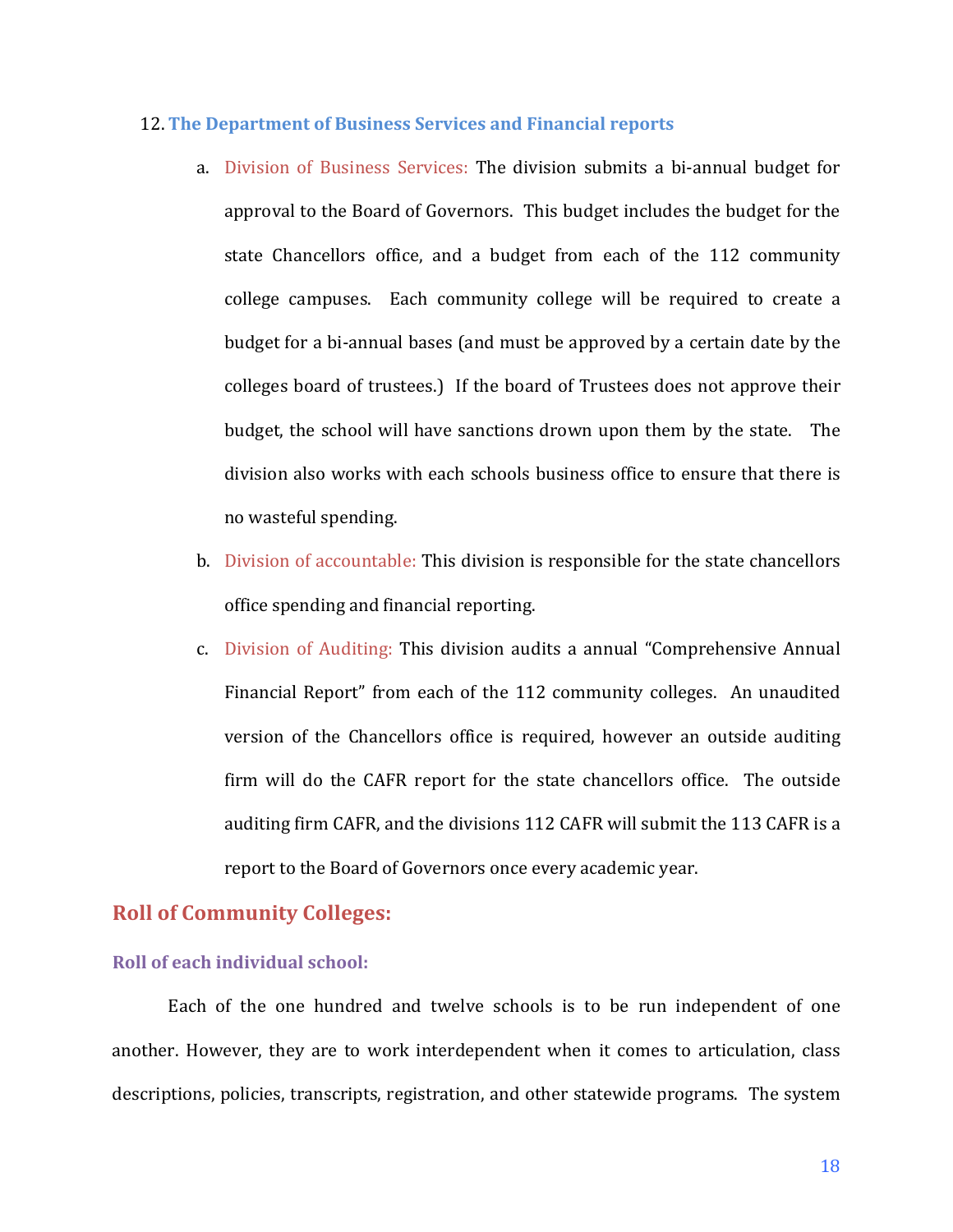is designed to provide students the ability to register online and choose a main campus for them to attend (and work with counseling, access services etc.) however that student has the ability to attend any of the one hundred and twelve community colleges. They would have one transcript from the system, one state registration school number with one state issued student card. In addition, the 112 schools represent higher education (2-year program and workforce education) to replace all "adult schools". Each individual school has the right to have Satellite campuses (which may encompass these adult schools, however these adult schools would be chartered under the accredited schools umbrella).

# Locally elected governing power of each school:

The chief administrator of a school is the president. Each school will have a Board of Trustees (where the president would be the chair). The positions of the six-member board are elected locally and are volunteer positions with no salary; the board of Trustees appoints the president of each college. Each member would be elected to six-year terms (two elected per two-year election) The primary reasonability of the Board is to address concerns with facility, present a budget for consideration to the state of California, and also address concerns of citizens. The president is not to vote on issues unless it is to break a tie. They will meet the second and fourth Tuesday of each month. (While the Governor appoints the Chancellor, the school board appoints the President). The president of the school would be a three-year term (however at any time, the board may decide to remove that individual from their position).

#### **Funding:**

The fixed cost for running a college is material, lighting, administration staff (core), specialty programs, counseling, security, etc. This is a cost that can be determined

19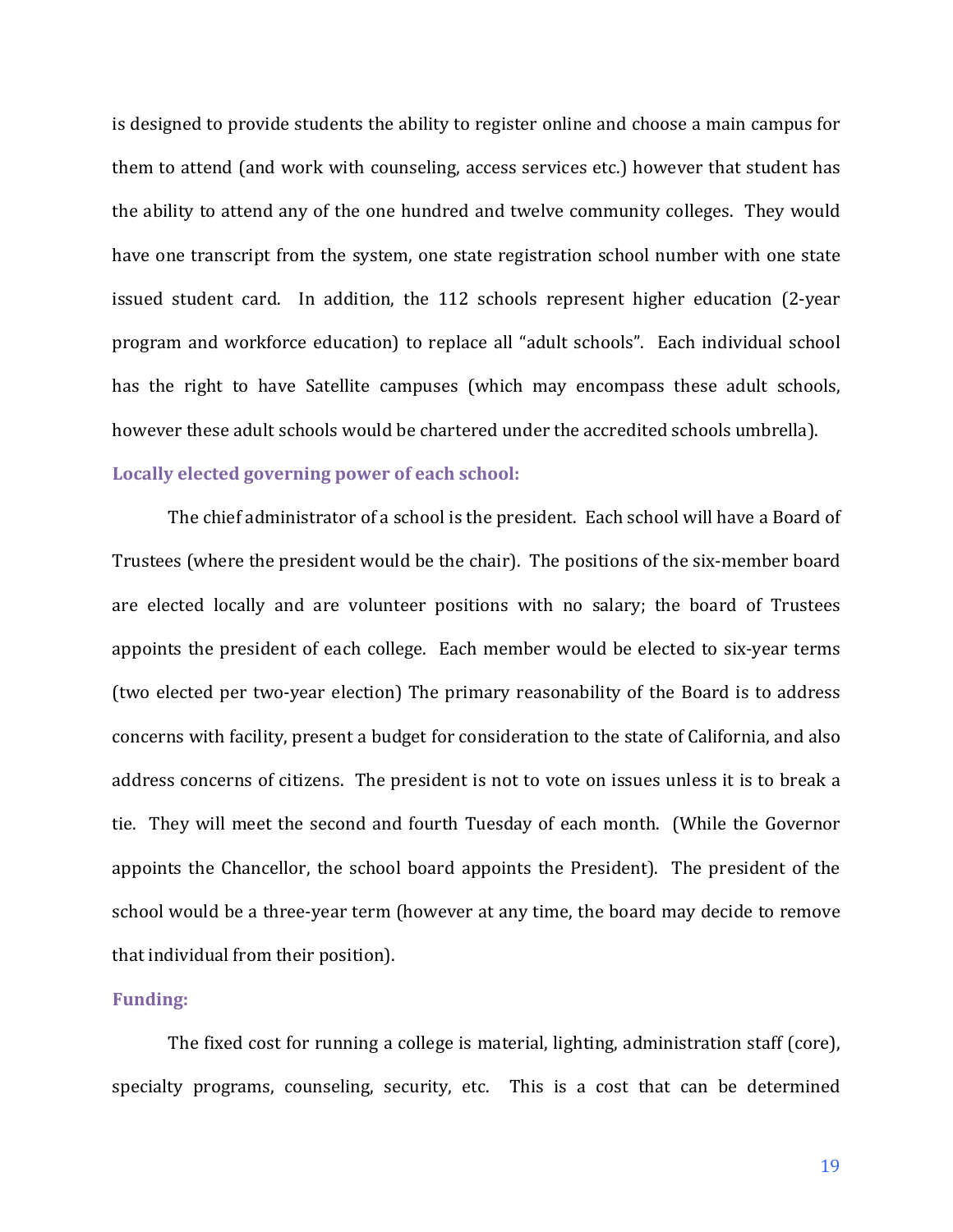statewide by school. The variable cost is the amount of faculty that each school could have. (Counselors, administrators, etc. positions will have job security, however this does not mean they could not lose their job for not performing.) Deans, presidents and the core of the administration staff are all in this element. Once we figure out the fixed cost of the entire system, we can then determine how many faculty (and classes) we can offer. The budgets from each school are then approved by the board of Trustees by a specific date and given to the state, which will then allocate them with that amount (if approved). No longer would schools be funded on the amount of full time students they have, but rather what the individual school needs to provide the best possible program for their students.

Administration structure of each school:



## **Office of the President:**

The office of the President includes two secretaries who coordinate the operations of the President, Board Members. One is assigned to the President and one is assigned to the Board Members. The role of the President is to be the chief administrator of the campus, implement state regulations, be a public figure of the campus to the community,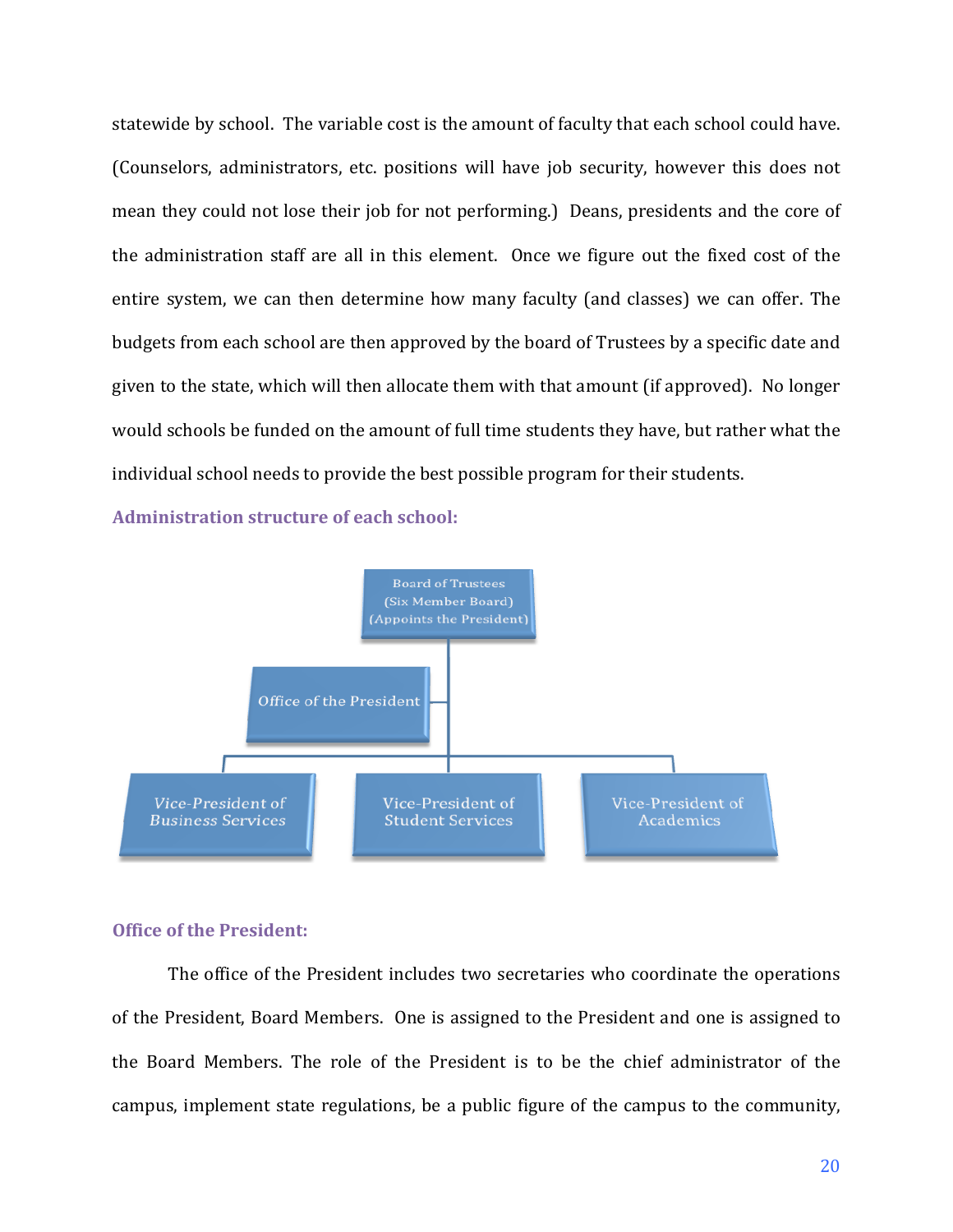and have meetings with his or her cabinet (the three vice-presidents) to ensure the campus is functioning and providing the best education and services to students. The office communicates directly with the State Chancellors office, works for the Board of Trustees by representing the schools administration and academic services, in addition to providing media relations. The office also has a Grant coordinator and an office of accreditation (a statistics officer provides stats on the campus.) The Accreditation officer works closely with the Division of Statistics (in the State Chancellors office.) The office also has a college association (for endowments and class graduates) that is coordinated out of the office. A Faculty retirement association is also coordinated out of this office.

#### **Vice-Presidents:**

Each of the three Vice-Presidents reports directly to the president of the college. They are responsible for divisions on campus.

- 1. Vice-President of Business Services: The position is responsible for the allocation and financial development of the annual budget proposal to the Chancellors office as well as overseeing the divisions, in addition to answering any legal affairs issues. The Vice-President has a secretary.
	- a. Division of Human Resources: This division is separated into sub divisions (however the division head is responsible for Employee Benefits and Worker Compensation and Employment Diversity and Employee Relations. All employee benefits are handled through the state chancellors office):
		- i. Sub-Division of Emergency Preparedness and workplace safety: This division works closely with the Chancellors office to ensure that all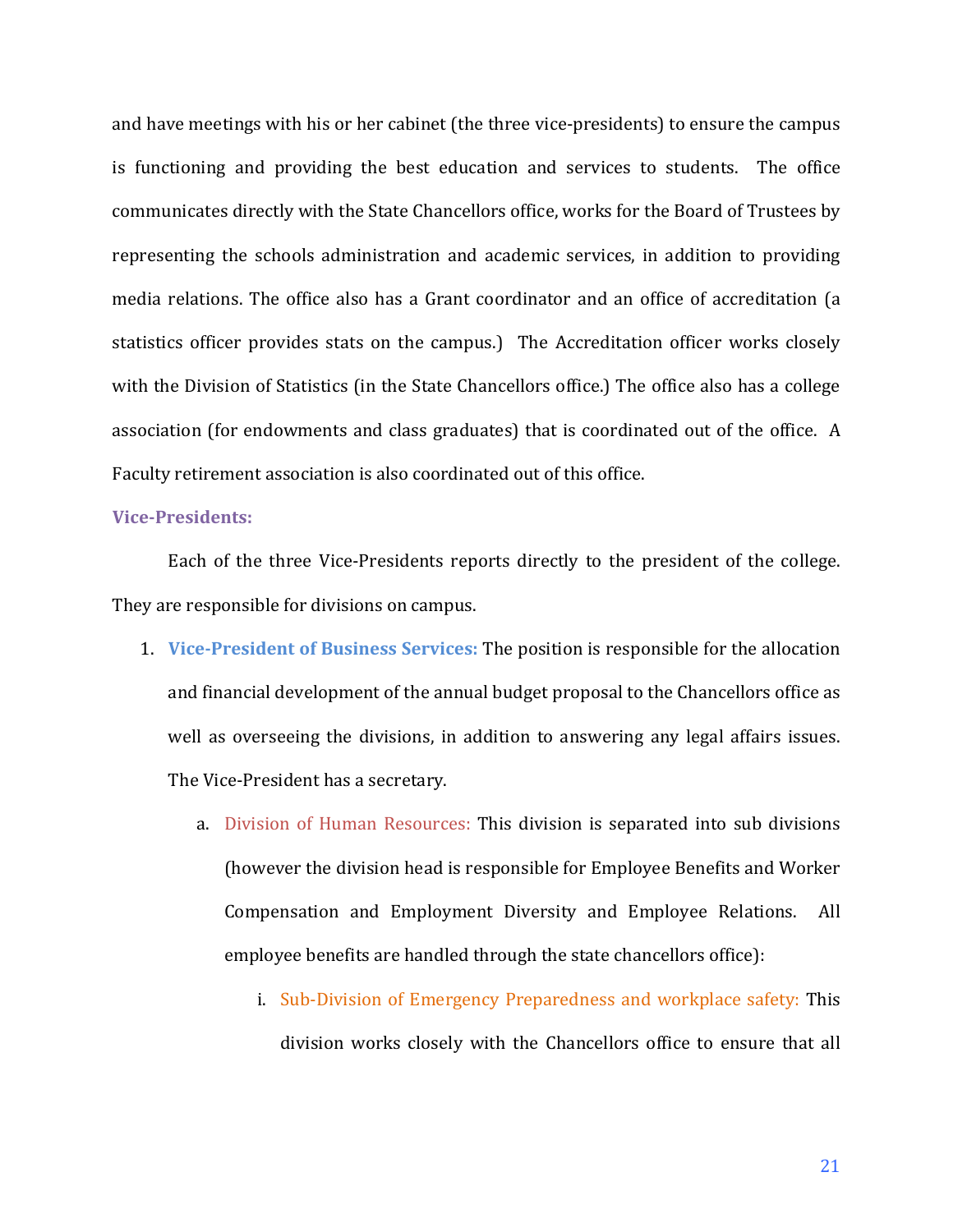safety measures are followed. The department works with the legal team to handle workplace incidents.

- ii. Sub-Division of Payroll and Incentives: Works with employees on direct deposit, sending out tax forms, and sending pay stubs by an email database. Works closely with the division of Payroll at the State Chancellors office. The division works with the state to establish professor and employee standards to ensure the most superior performance from staff. The Deans of each division works with the Vice-President of Academics to follow state incentive guidelines to ensure that every employee has the support to earn the incentive.
- iii. Sub-Division of hiring: This division works to hire the best and brightest employees for the college. The division establishes salary and pay range rates (with the state), in addition to sharing new positions open at their college to the state.
- d. Division of Design and Infrastructure: The division is responsible for purchasing, and works with the state department of design and infrastructure (and grant office) to architecturally design new buildings or renovate existing buildings on the campus. The states design team works with the local college to design the cutting edge new buildings of tomorrow. The division is also responsible for working with the states division of infrastructure to determine statistics on capital, and depreciation costs, in addition to ensuring all facilities are safely maintained, and following state standards.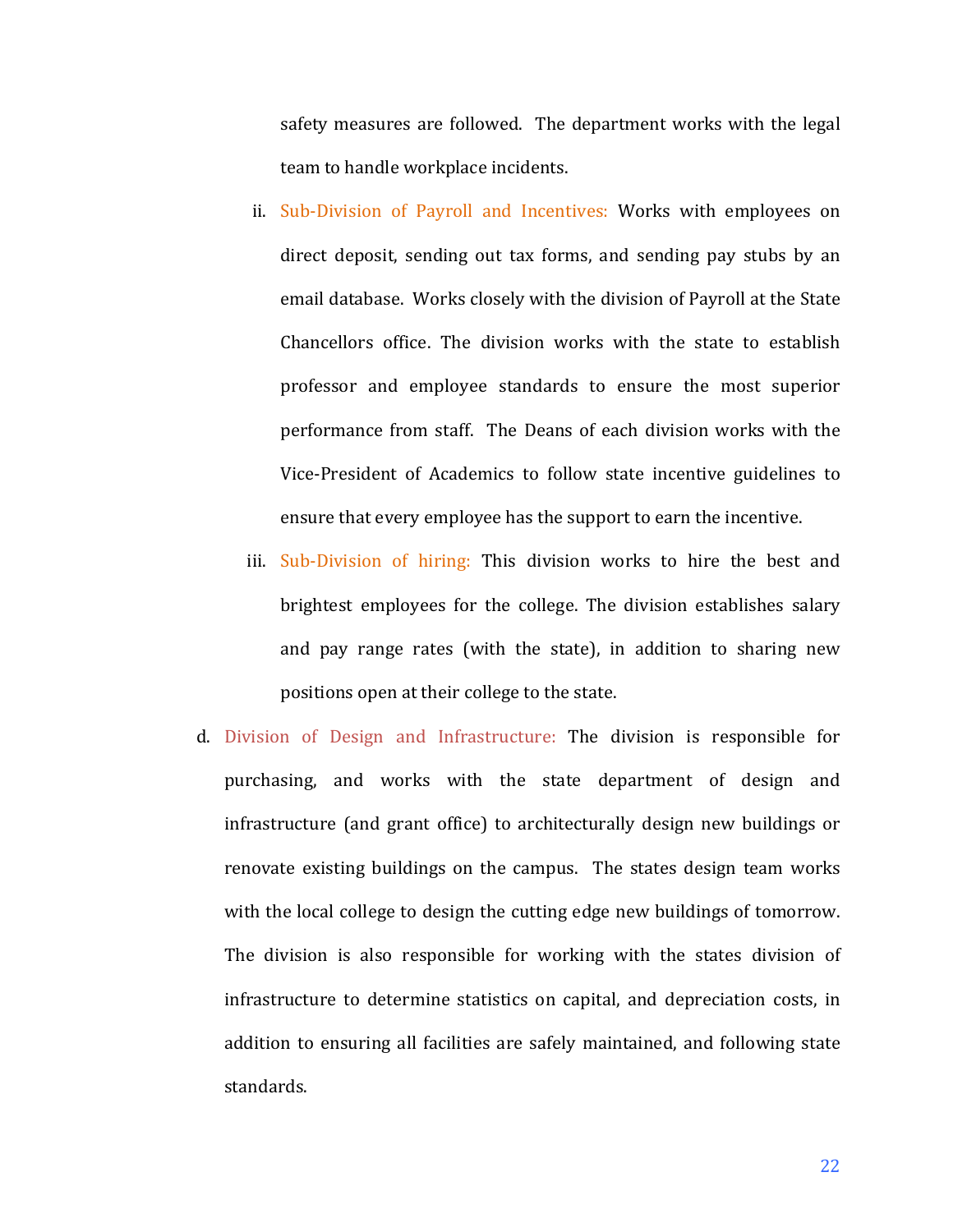- b. Division of Accountability: This division is responsible for the colleges spending and financial reporting. In addition, a vearly audited "Comprehensive Annual Financial Report" is required to be created by the school, and audited by the state division of Auditing. The division also works with the Vice-President on a bi-annual budget to be submitted to the board of Trustees and state.
- c. Division of Communication: The division has a switch board (meaning all calls to the office goes through a representative of this division), and is responsible for the mall room and package deliveries. This division is also responsible for having a copy center on campus for staff access (which finishes orders for instructors and faculty members in a timely and stress free manor.)
- d. Division of Information Technology  $(IT)$ : Works with the state department of Technology and Information services to provide software and hardware needs to the campuses computer system. Provides assistance to the professors, staff and students on computer assistance and troubleshooting.
- 2. **Vice-President of Student Services:** a position responsible for the wellbeing of the student's records relating to the college. The position will work closely with admissions, counseling, and other special program and division heads to make sure the college is providing the utmost service to their students. The position will report to the president on problems and admission issues regarding the campus. They also oversee security, maintenance, health services, and all other areas of the school that are not under the responsibility of the other two Vice-Presidents. The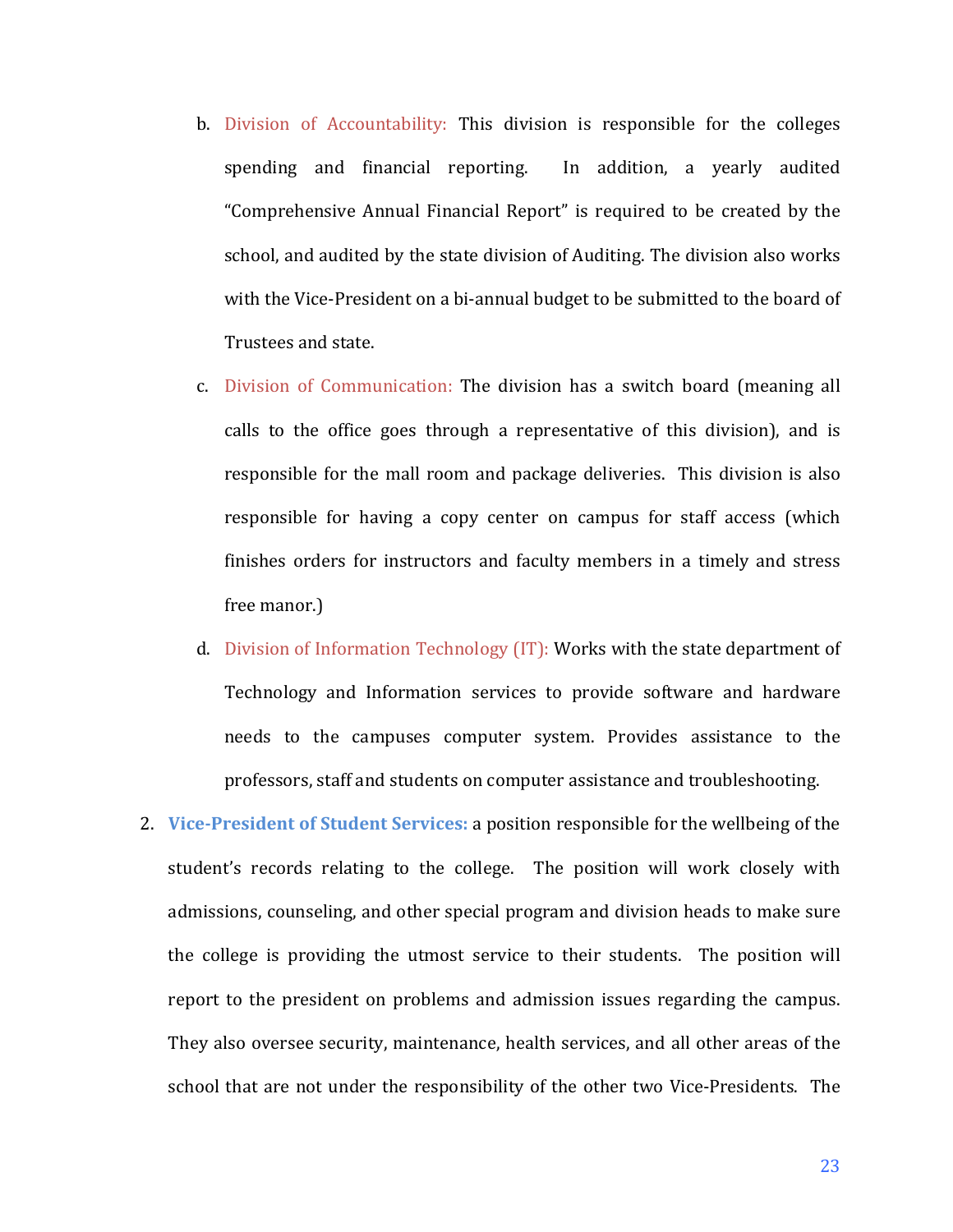Vice-President works with the division heads to provide an excellent student service experience. The office works with the state in implementing statewide programs such as CalWorks, Aspire etc.

- a. Division of Admissions and Records: The admission and records office is in charge of keeping records, working with forms, transcripts, and grades with instructors. The office is required to make life as simple as possible for the typical student and faculty member. Transcripts and all paperwork from outside colleges or within our system is to be looked at and recorded within three business days, and common paperwork, for instance questions on grades and what else, is to be handled as quick as possible, unless completed on the day of. At the end of the semester, faculty members will be able to meet with an admissions staff privately to ask questions (if needed), and make sure their grades were recorded correctly.
- b. Division of Counseling: The duty of the counseling department is to follow the path of a student through their time in the system, making sure they understand what classes are required, and how to find resources for them online. Each student will be assigned to meet with a counselor, whereby that counselor will stay in contact with him or her through his or her time there. Counselors are also important in working with admissions to make sure all the paperwork is in order. The department is to be extended, however, many positions are to be hourly (with total compensation no grader then \$50,000). Each Faculty member will be highly suggested to be a counselor for at least a year, before they enter the time in the classroom. This time will allow them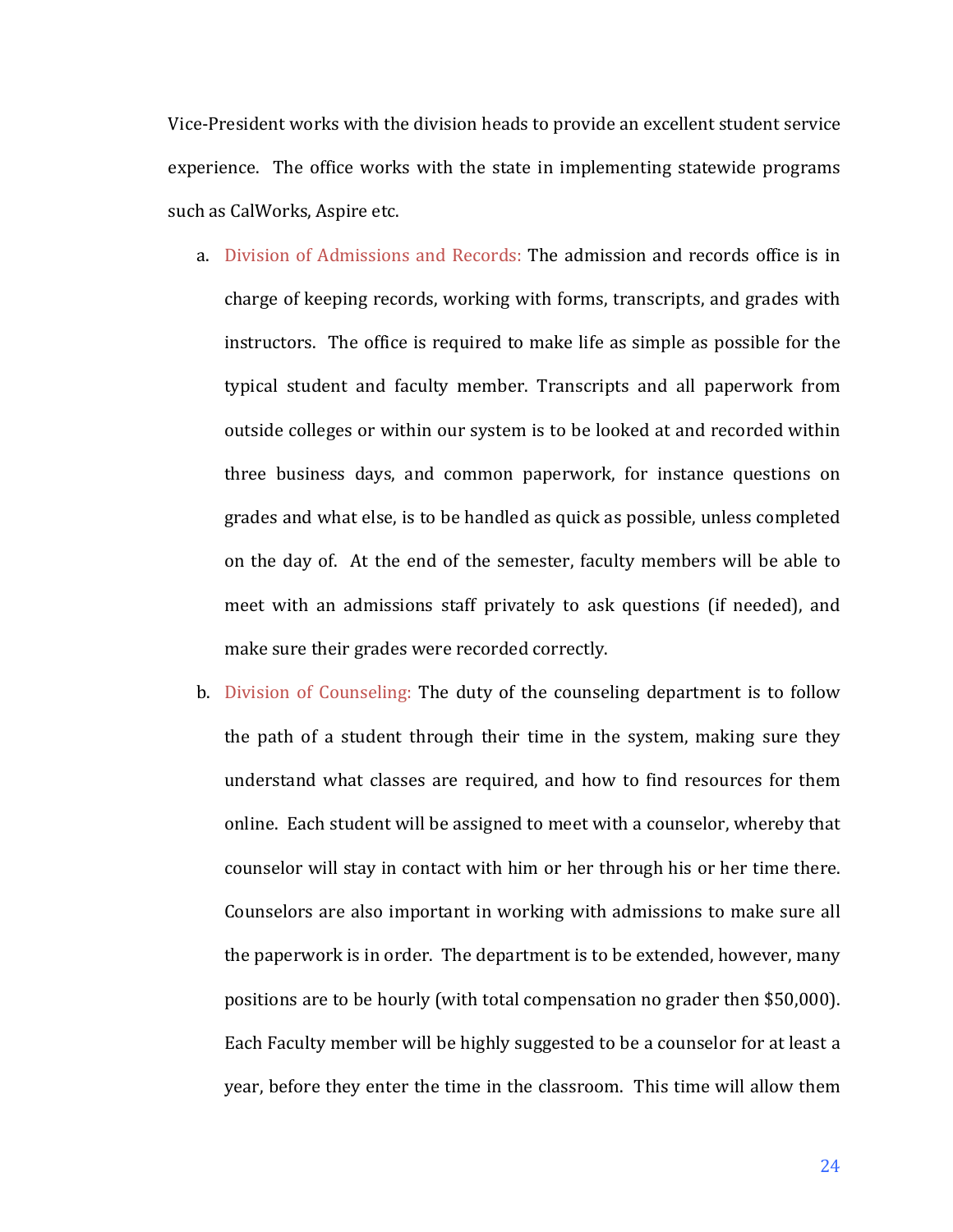to understand how the system is operated. The salaries for counselors will not exceed \$75,000 per year in compensation (before benefits).

- c. Division of Campus Safety: The school will be responsible for providing a safe and reliable environment for their students. This is such by providing security through school wide cameras, call boxes, and as well 24-hour patrolling guards. They are to receive new hybrid and environmentally friendly vehicles for their patrols. The vehicles are to be identical within all of the 112 colleges in our system. The division head is to be a retired police officer devoted to public safety (instead of a current officer, who would cost the district hundreds of thousands.)
- d. Division of Health Services: The division provides a healthcare facility at their campus (with a required student fee which covers all fees associated to the service)
- e. Office of Student Life: Provides support to the associate students of the school, and other student services (scholarships etc. to students).
- f. Division of Financial Aid: Financial Aid (Pell grants) and (State fee waivers) are provided to students as they are today. The applications are to be turned into their school, the school processes them in the main computer, and the State of California will run this program, not each individual school. The debit cards, they have the option of using to access their funds, are state provided, and the funds will go through the state office not each individual school. The School is only there to answer questions, collect paperwork, and enter data into the system. The student will do all other functions online.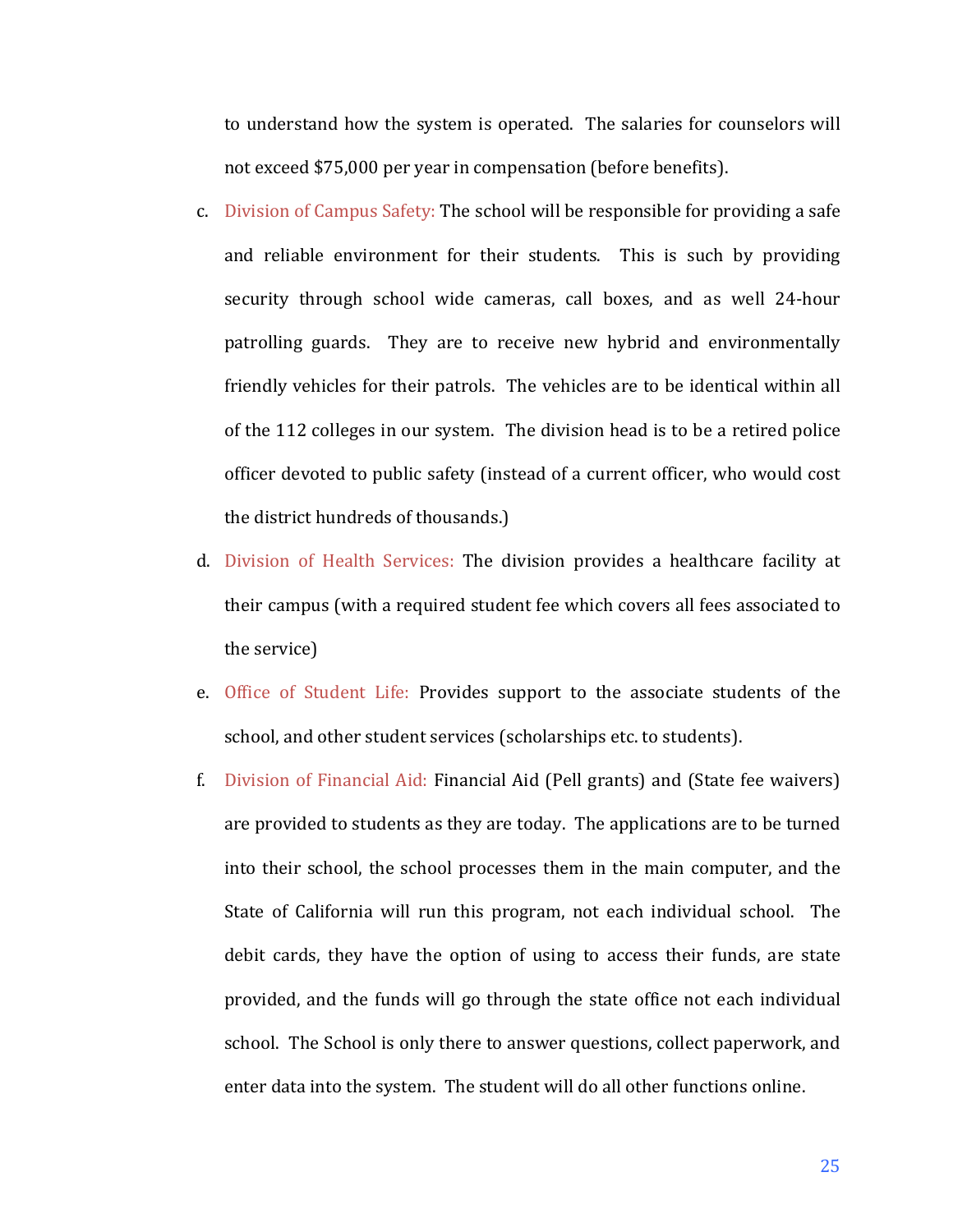- g. Division of Website: Each School is to have their own website with an administrator position (hourly). They are to update, add, and monitor the key site that students will go to  $-$  to get questions answered. Each school is given a template by the state, however it is up to the school to decide how to design their site. The state designers job is also to assist their colleges in designing a site.
- h. Division of Maintenance and Operations: The division provides janitorial services, ground up-to-keep, electrical, painting etc for the campuses buildings, lawns, wildlife, and property are to be kept clean and maintained to the highest standard to preserve the campus for generations to come.
- i. Library Division: This is another service provided to students. The library system would be part of the 112 community college statewide system which will allow colleges to trade books, and be able to build an online library database for students to benefit from. Each library is to provide staff with the needs to assist students in school projects, as well as how to find material online etc.
- j. Division of Workforce and Economic Development: The division works with the state department of Workforce and Economic Development to providing information to students in the new career center on campus. The center provides students with the ability to be informed of what jobs are available in a field of their choice. It helps students pick a path for them to pursue.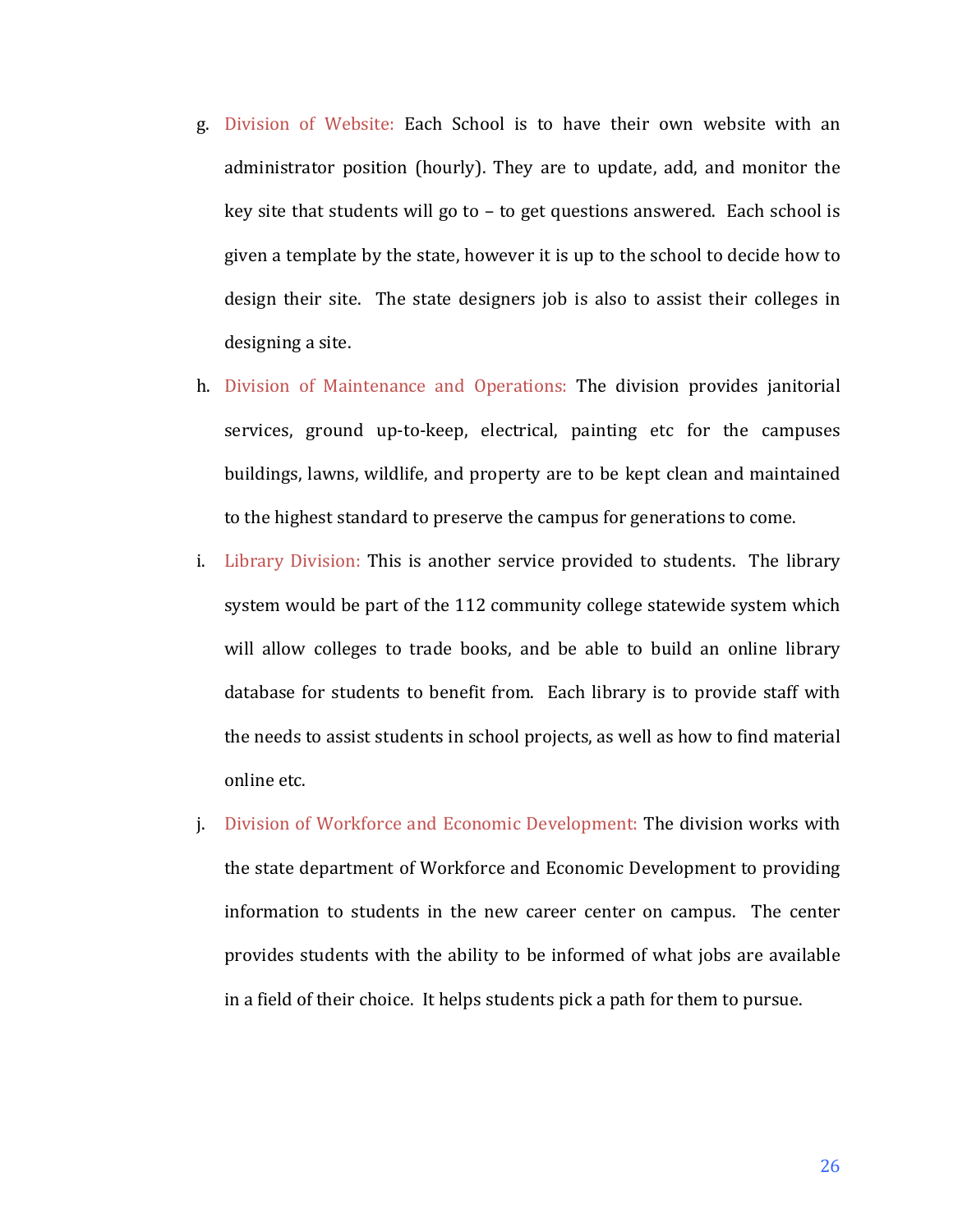- k. Division of special programs: The division is responsible for the disability center on campus in providing an excellent learning experience to special need students.
- l. Division of High-School Transition to College: This division establishes a "High-School to college coordinator" to establish programs that transition high school students to college. These programs would include at school orientations by college staff, online resources, and statewide programs to allow a foundation for a new out of high school student succeed at a community college.
- **3.** Vice-President of Academics: a position responsible for the coordination with the Deans of the college. This position works to make sure that the deans have all the resources available to make learning a top priority for the school. They go to conferences to learn on changes, and work on implementing those with the deans of their respected programs. The Vice-President will have an executive assistant and is responsible for the implementation of academic policies and procedures to each of the college's deans and their administrative assistants. Each of the division deans is responsible for a lot. Each division will work with the Vice-President to coordinate and work with the state on the final:
	- a. Department Dean: They are responsible for the implementation of high teaching standards, providing resources to teachers and students to be successful, approve teacher class structures per semester, provide an avenue for students to voice their concerns over faculty, and coordinate class schedules with faculty. They are responsible for their department of the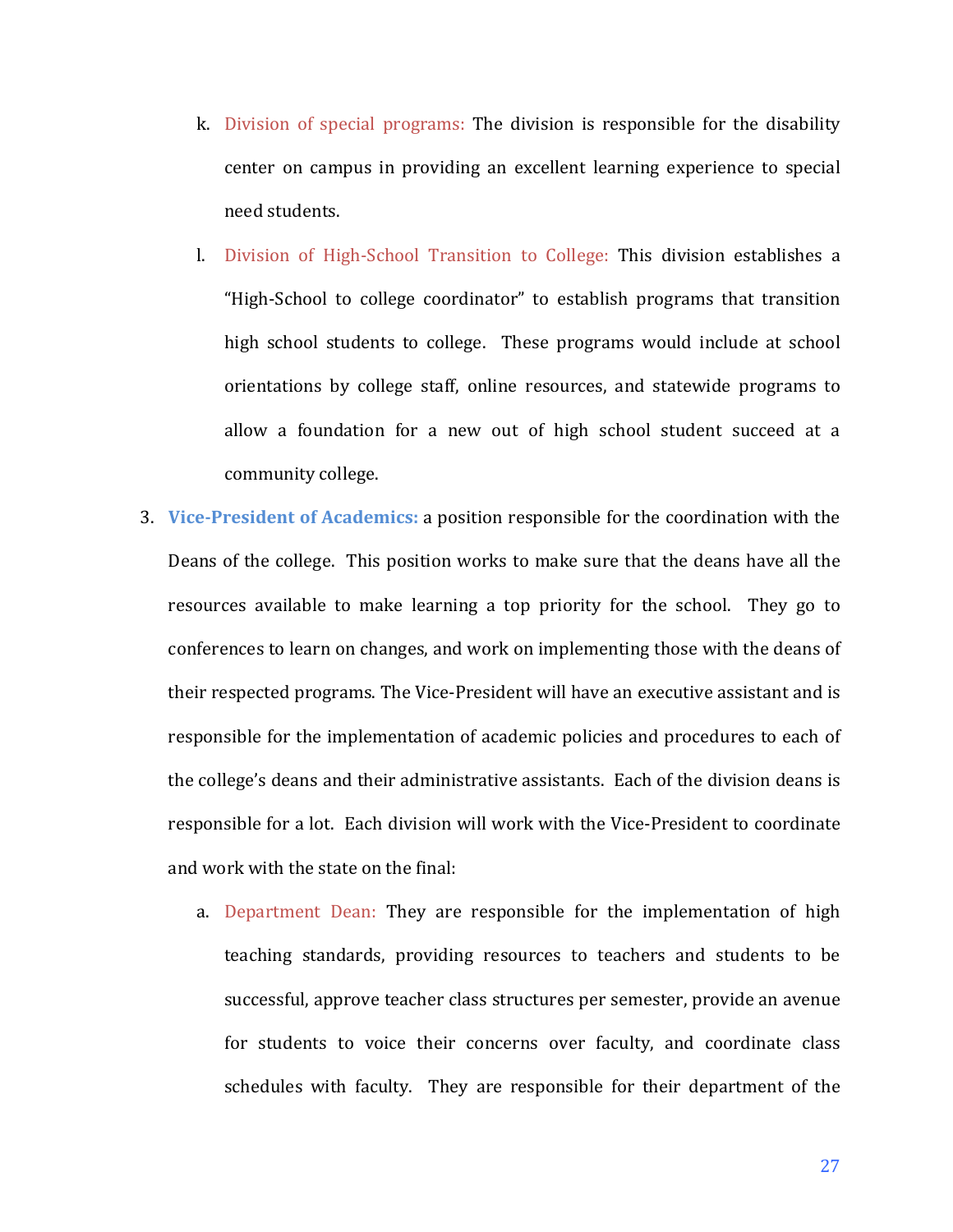college, and work with the vice-president of Student Services with reports on how their department is doing. Each Dean will have a secretary (Hourly and requires an Associate Degree) however the compensation of pay may not exceed  $$50,000$  per year. Each Dean will make up to  $$134,000$  per year. Total compensation for Deans and Secretaries: \$1,104,000 (Not including benefits)

- b. Faculty: (reference under Professor units and incentives) Each full time faculty member is required to work two semesters. Each semester will require a total of 18 units to be taught by a professor (36 units per year). If 54 hours of instruction were required for a 3-unit class, then 18 units would require 648 hours of classroom instruction per year (with office hours, grading time, etc to equal a full time academic year). The salaries would be determined by the years in service, experience that the member has observed of teaching, and the amount of education that he or she has taken (however every position must have reached their Masters degree at least). No Professor without a PhD. is to earn over  $$115,000$  per year. Every other year, a summer semester will be required of their two-year contact, which will eliminate the summer overtime in the budget. Those with a PhD. cannot earn more then \$140,000 per year.
- c. The deans also ensure that each professor is credentialed: They work closely with the division of community college credential sustainability. Each professor must re-certify as a community college professor every seven years. This would replace the Sabbatical concept, as instead of the sabbatical,

28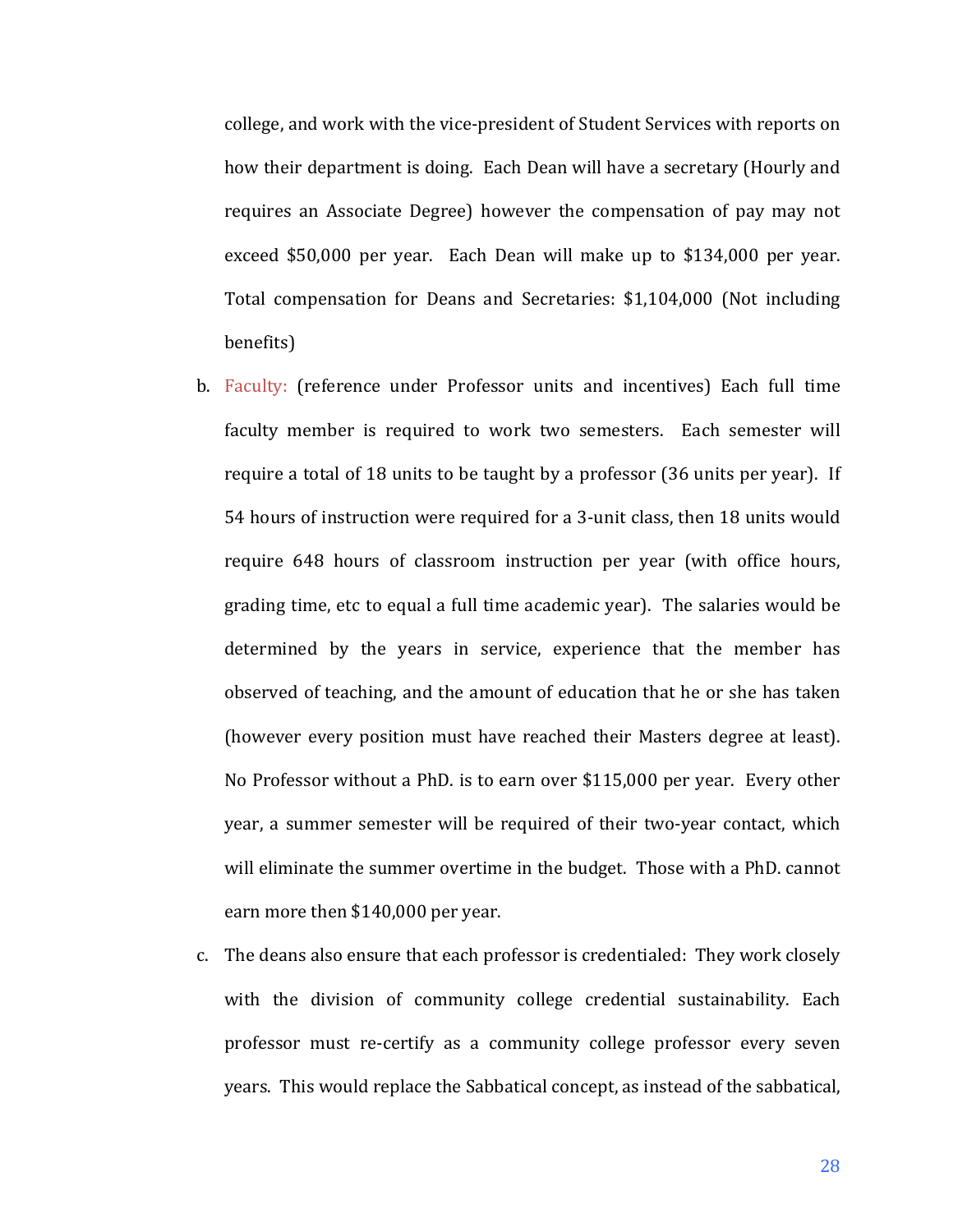the professor would be paid to go through a short 4-week re-certified course, go through teacher workshops for 3-weeks, and for the last 10-weeks, work in their field with the chancellors office on innovate ways to innovate class material, work with the authors of textbooks, and really be enriched by learning more of their subject with some of the best minds in the industry, and make a difference. Think of this as a 10-week internship with the authors of textbooks. These professors also work with the division of Academic seminaries to put on these seminaries in their field of study.

# **Tenure:**

A controversial subject, tenure, would not be around in our new system. Tenure is good to protect teachers who have taught for years, but takes away from their incentive to go "over and behind the call of teaching" in the class room. A teacher will have a review each year (and ongoing throughout the year) with the dean to make sure they are up to par in providing the best teaching and learning experience to their students. Once the academic year has ended, they will determine if they have met all the required elements to earn their bonus. The bonus is a major sign on the performance of that teacher. If a teacher has been working for 25 years, and their heart has left, and is not providing the utmost performance through their class, then they may not be re-hired. If this is to happen, they could apply to a different institute, or if they choose, retire with the amount of benefits and compensation that they have earned while teaching. This will ensure that weather a teacher has been teaching for either 5 or 25 years, the teaching expectation shall be the same (the only difference is that teachers with lets say 25 years of service have the additional knowledge and experience that those who have only been teaching for 5 years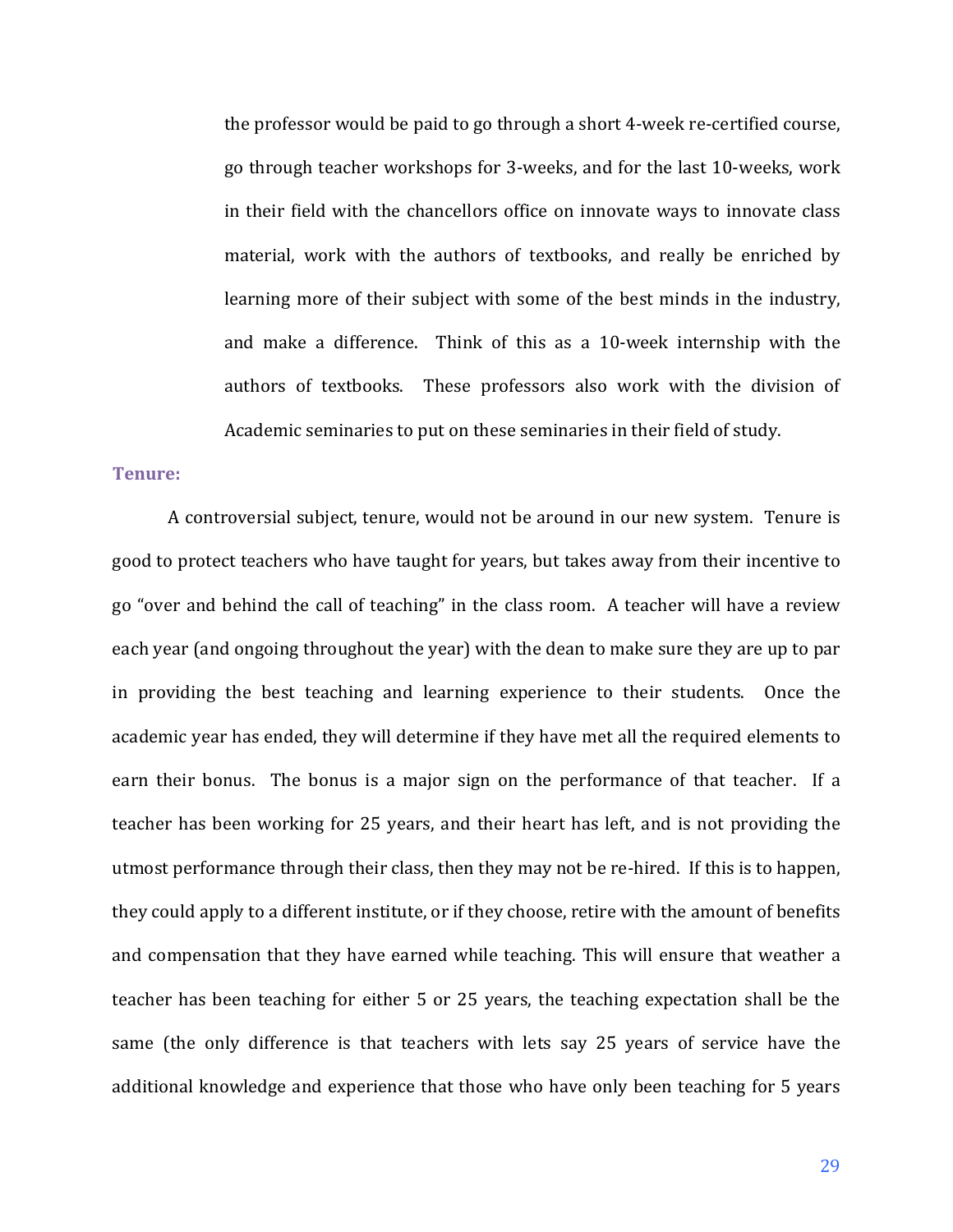may not have. That's why those with more experience get paid a higher rate.) With this in mind, professors can still speak their mind to administers without the ability of being fired. A professor who continually underperforms (for repeated years) has a chance of not being re-hired. There are no longer "two-year contracts" but rather an "Employment contract" which says that you are hired until the campus determines you have underperformed and do not fit the standard of a professor at that school. For these cases, the dean must verbalize this to the instructor through two semester reviews, and if no progress had been made, the dean asks the professor to write out why he or she thinks terminations is not worthy. The dean will then present his or her research on why termination is appropriate to the Vice-President. The Vice-President will then review the case, and if they want to pursue this, the President of the college must see the case. Once the Dean, Vice-President, and President have authorized the case, the professor must have an interview in front of the Dean, Vice-President and President on the case. To terminate an employee, the board of Trustees must approve it. The employee may appeal to the state of California, or approach the union. The state must respond back within 30 days with an interview and verdict. In all cases, the union must be involved.

# **Professor Units and Incentives:**

Professors currently teach 15 units per semester for two semesters that equal 30 units (for a semester college). With reform, every college would be required to switch to the semester system, and would require professors to teach 18 units for two semesters each year (with a 9-unit summer.) These summer classes would be required to be taught by instructors every other year (the year that they are required to work summer is the year they would receive the opportunity for a cash bonus, and the year that summer for them is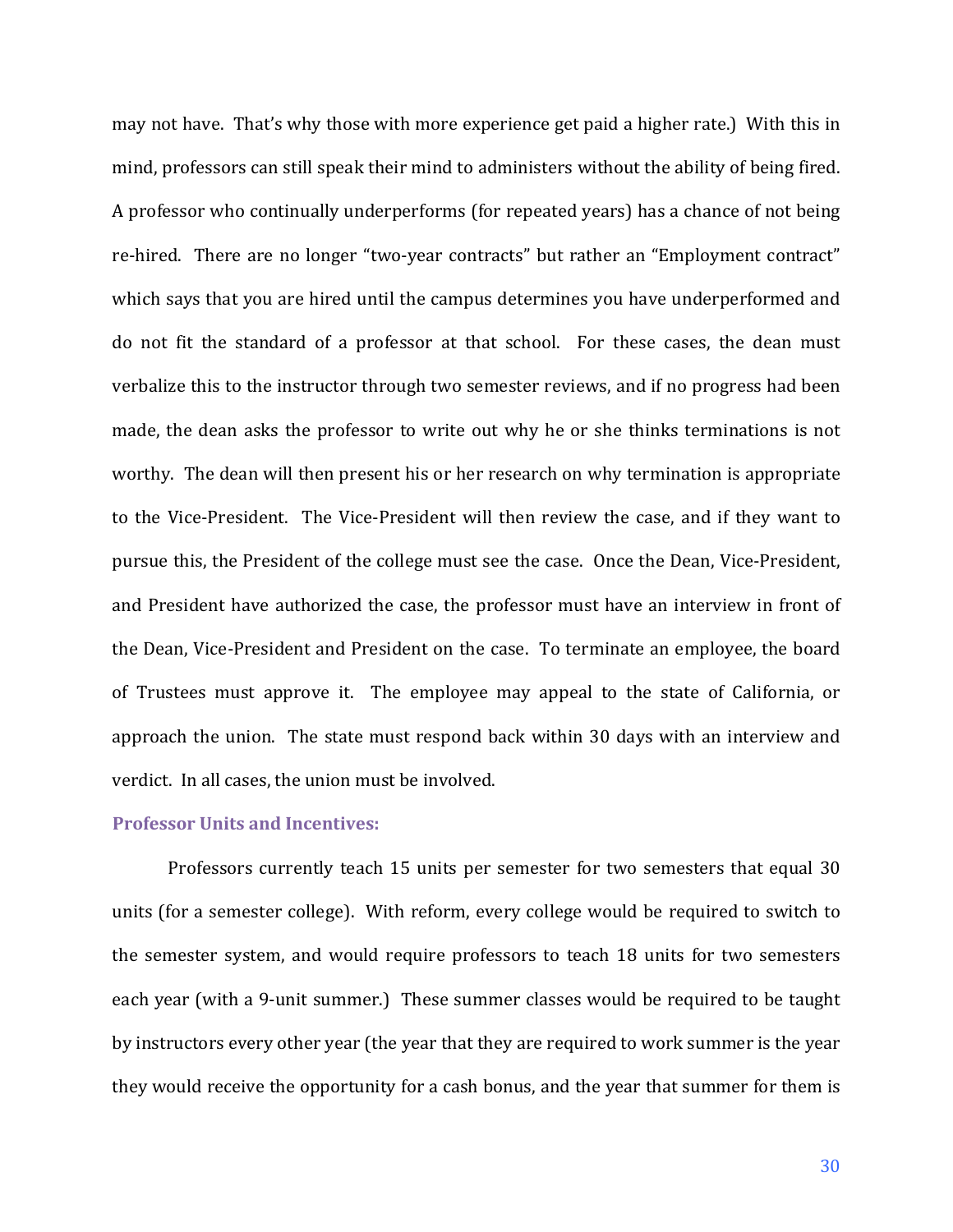off, is the time they would receive a vacation bonus. Bonuses would be required to be fit into the budget for each professor – meaning that if currently a professor is making \$75,000 before benefits, the new system would continue to pay them \$75,000, however offer a \$5000 bonus in the form of a vacation or cash for the summer they teach, and a vacation for the summer they have off. Bonuses are only available to full time tenured faculty. The dean of the discipline would monitor their progress throughout the year, and provide evaluations, conferences, and suggestions to help them succeed. Each professor is encouraged to provide their passion within the subject, and if they qualify for a bonus, they will be labeled in the catalog as "Exceptional professor" The curriculum for what would be required for the professor to receive the bonus would be determined by the state, and approved by the Board of Trustees (which would have the right to add school related objectives, or modify the requirements to fit their college best.) Once approved, the program will be administrated through the schools Vice-President of Academic Services.

# **Online classes and accessing grades:**

The state of California will develop a type of blackboard, which will require each class to be a part of. The schools are to have the syllabus, course material, and all other pass outs (without the ones requiring writing in them) online (to save printing costs, and have a lessened impact of our natural resources). The grades for tests are to be posted on the site, with an up-to-date grade calculation, and what you need to do to earn the grade that your prefer. All material is to be available for a student to succeed. Extra credit opportunities are to be part of classes, and these projects or specific assignments are to be online. All of the class material will be required one-week before the first day of class, and students will be able to access the material at that time to get ahead, if they choose to. Final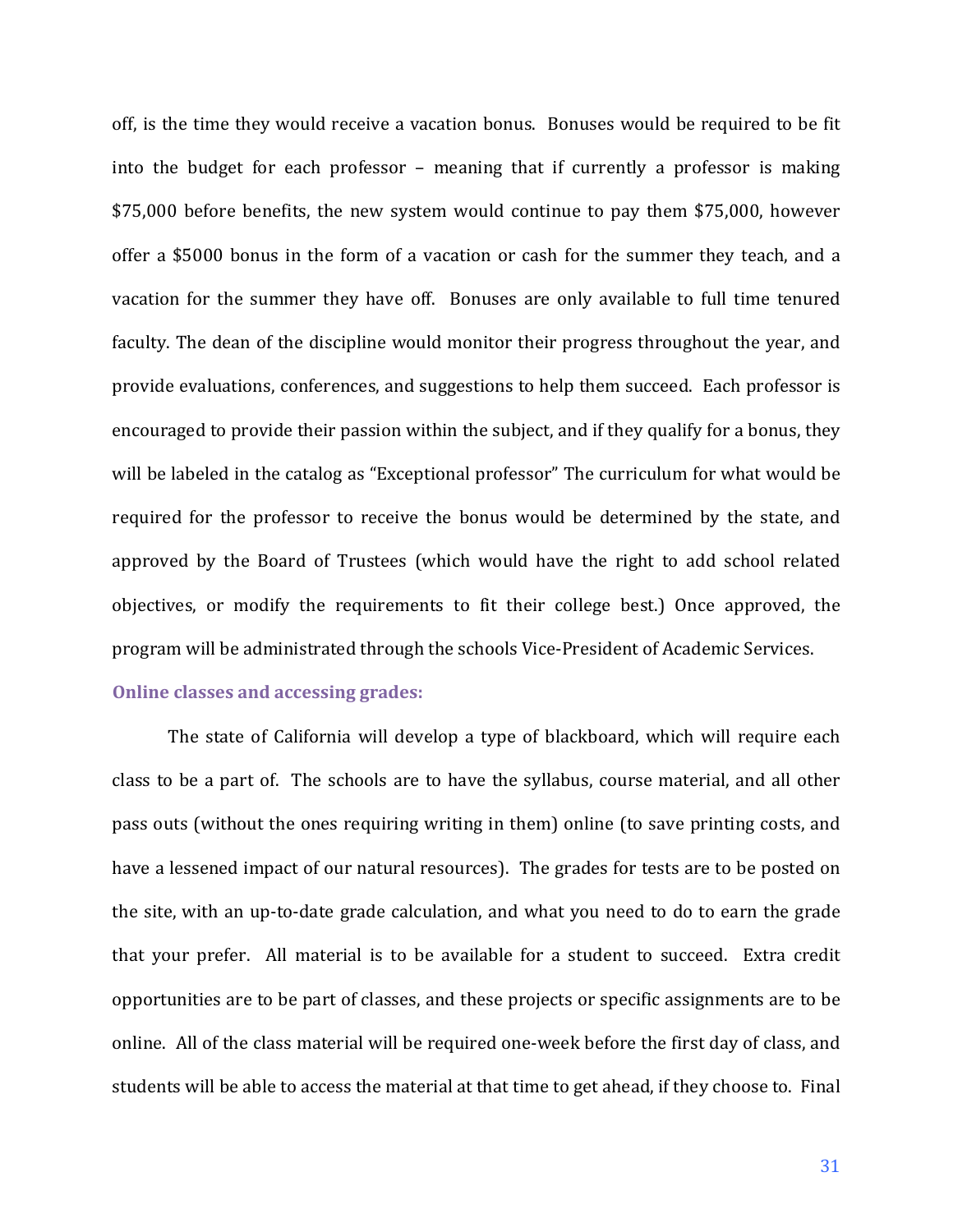grades will be required to be posted no latter then one week after the last day of finals week. There will be no additional time provided to instructors, as this requires the stress of students to escalate while they are waiting to see what they ended up with.

#### **Specialty programs:**

It is imposable to provide specialty programs (like Firefighting, Nursing, forestry etc) to each and every campus. Having a statewide program will allow students to easily apply to be part of programs through other campuses, and introduce them to new avenues of learning. International studying abroad will also be a statewide program implemented at certain community colleges in the state. These departments at select campuses will allow students to easily find a community college to study abroad. This will save money and lower the stress of finding a college that offers this program to the country they prefer.

# **Community College Union:**

Each school has the option of creating an independent college association, which is meant to protect employees. The state will also have an independent statewide Community College System union, meant to support the up to 112 chapters of the community college union. Dues and such will be handled through each of the charters and the statewide union would have union fixed dues.

# **How do we do this reform?**

Each students and staff member across our system has there own way of looking at how to reform a system. What would need to occur to make a new system the most friendly and best system in the world, would be the creation of an office that would have the duty of gathering information, conduction interviews, gather research and points of few of our presidents of our colleges, provide presentations to each school, and then at this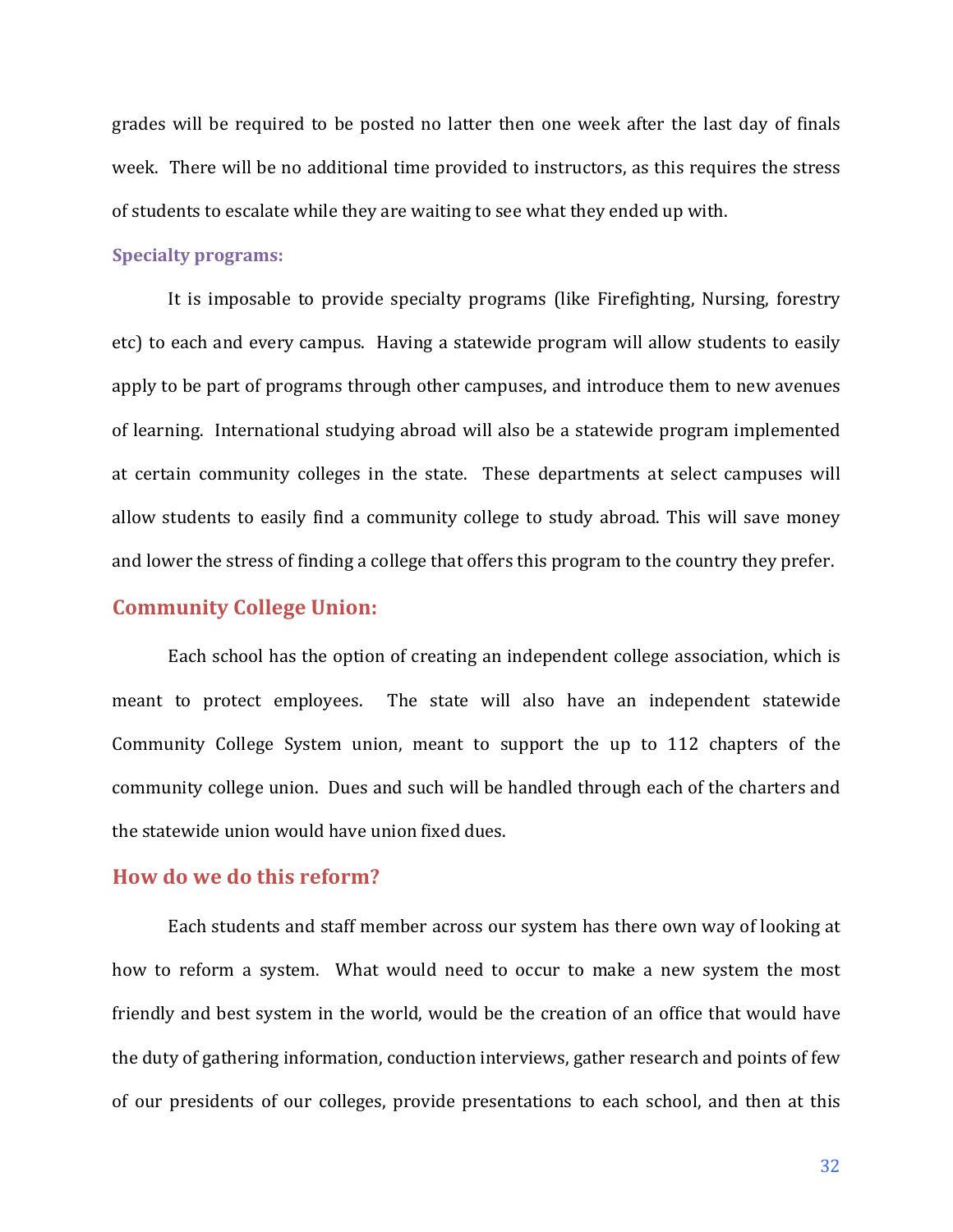point, present a well prepared plan to the state legislature with a signed support of each president of the community college endorsing the plan. This office would require a grant from either the public or private sector for salaries, travel, and general office expensive. Included in a plan would be how much funds would be saved with a reform of our system, how many positions would be viable in the new system, and the benefits received by our students, staff, and economic well being in our short and long term futures. The bottom line is we need to investigate if our system works or doesn't, and at that point determine what would be required, if anything, to revolutionize our system into a world-class system created for the  $21^{st}$  Century platform of learning. With over 670,000 students projected in Brown's 2011-2012 budgets not being served to a higher education, we need to act in creating a more efficient system for the state of California.

# **Current Problems:**

Since the 2008-2009 year, Budgets have been reduced state wide by \$809 million, while classes have been increased, services have been reduced, fees have gone up by nearly 77%, and the quality of education can arguably been weakened due to the stress caused on faculty with the worry of losing their job. The Community College system is one of the most efficient systems compared to other education sectors  $(K-12 \text{ costing $7500 on average per }$ student, \$20,000 per UC student, \$11,000 per CSU, and only \$5000 for a community college student.) While the system has looked at every corner of the system for cuts, it has not thought of reforming the entire system to save hundreds of millions of dollars.

#### **Conclusion:**

The California Community College is the largest system in the world, however currently each of the seventy-two districts operates differently with one another. By